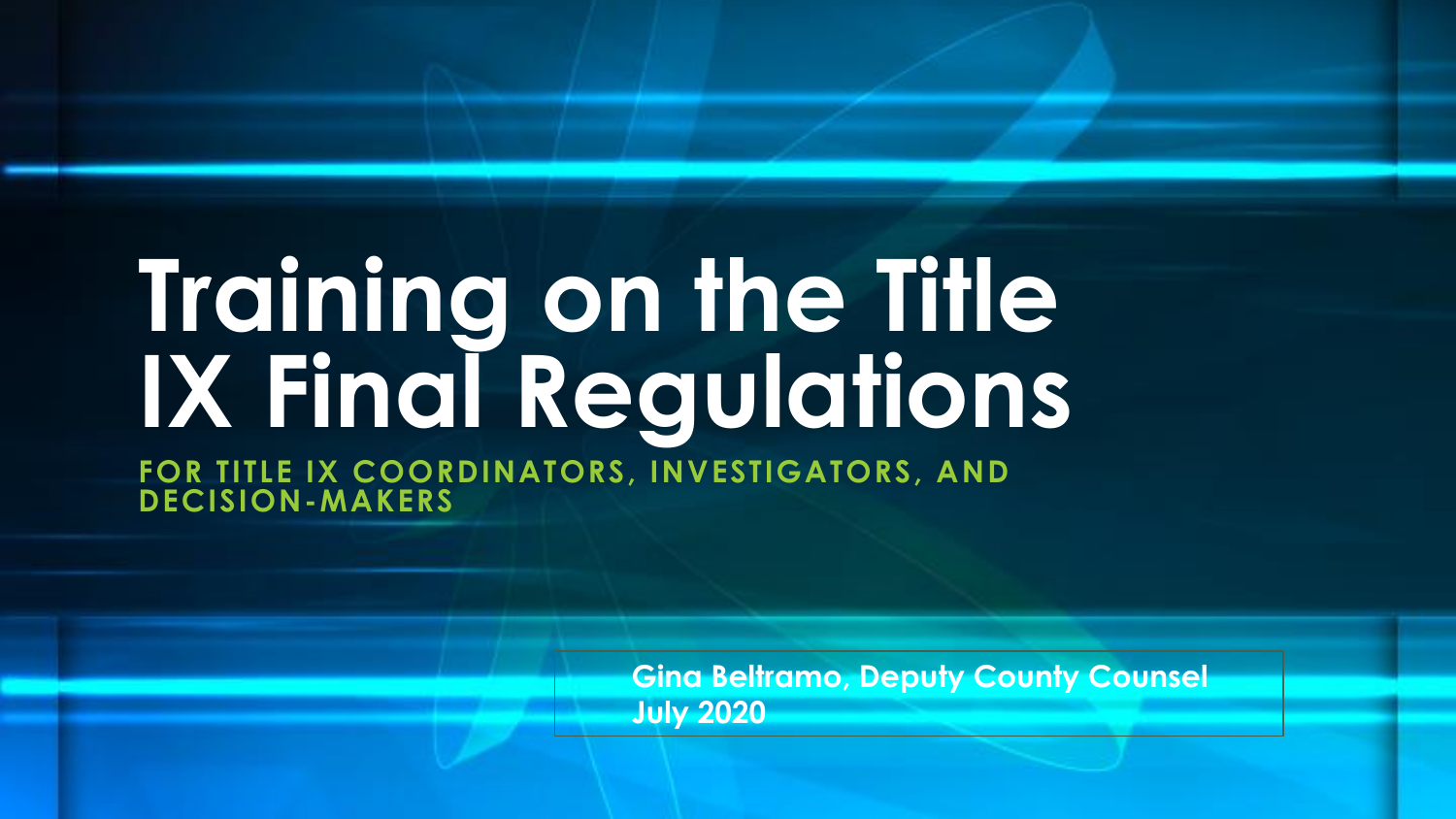#### **What is Sexual Harassment ? 34 CFR 106.30(a)**

Sexual harassment is behavior on the basis of sex that satisfies one or more of the following:

- ➢ A school employee conditioning provision of an aid, benefit or service upon a person's participation in unwelcome sexual conduct, a.k.a quid pro quo;
- ➢ Unwelcome conduct determined by a reasonable person, to be so **severe, pervasive, and objectively offensive** that it effectively denies a person equal access to the school's educational program or activity; or
- ➢ Sexual assault, as defined in the Clery Act and Violence Against Women Act.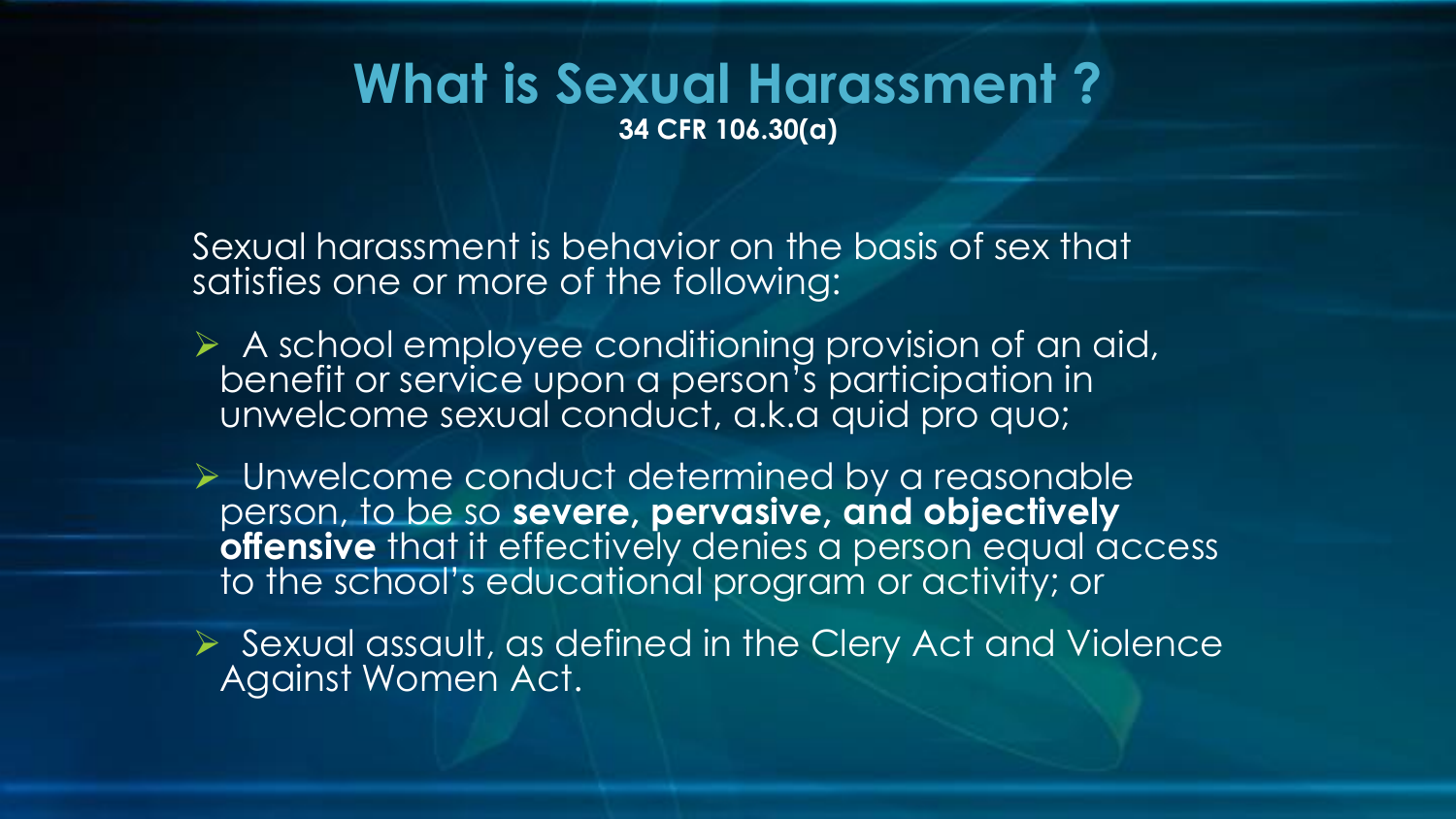#### **When is Title IX Triggered? 34 CFR 106.44(a)**

Title IX covers sexual harassment that happens:

- 1. In an educational program or activity
	- Not just "on campus" situations
	- That includes locations, events and circumstances where the school exerts **substantial control** over the context of the alleged harassment and the person alleged to have committed the harassment, i.e. field trip, school bus, academic conferences, as well as any building owned or controlled by a student organization.
- 2. Against a person in the United States.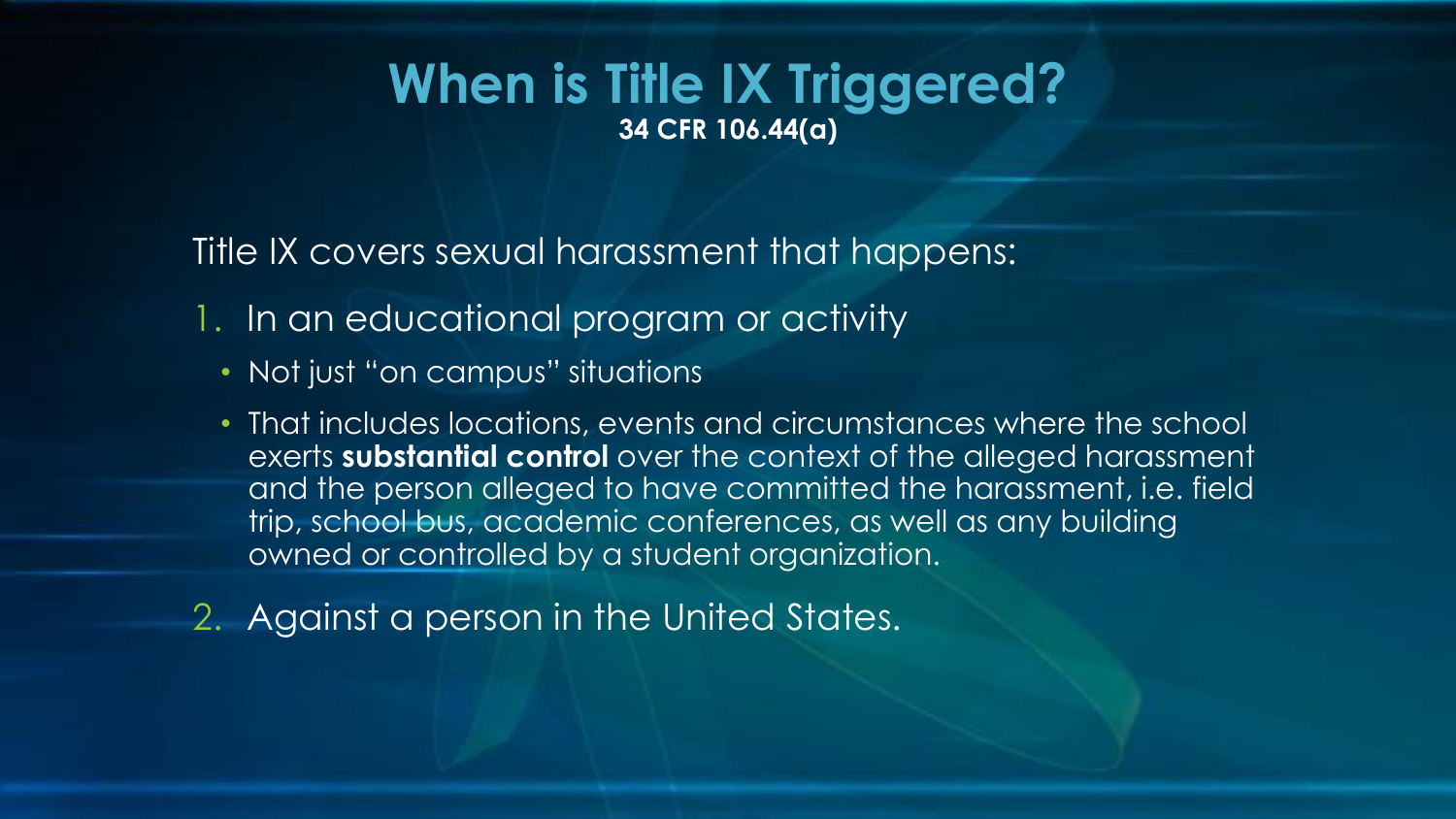### **A school is obligated to respond when… 34 CFR 106.44(a)**

- 1. It has **actual knowledge** of the sexual harassment or allegations; and
- 2. The alleged harassment involves conduct that occurred within the school's own program or activity; and
- 3. The alleged harassment was perpetrated against a person in the United States.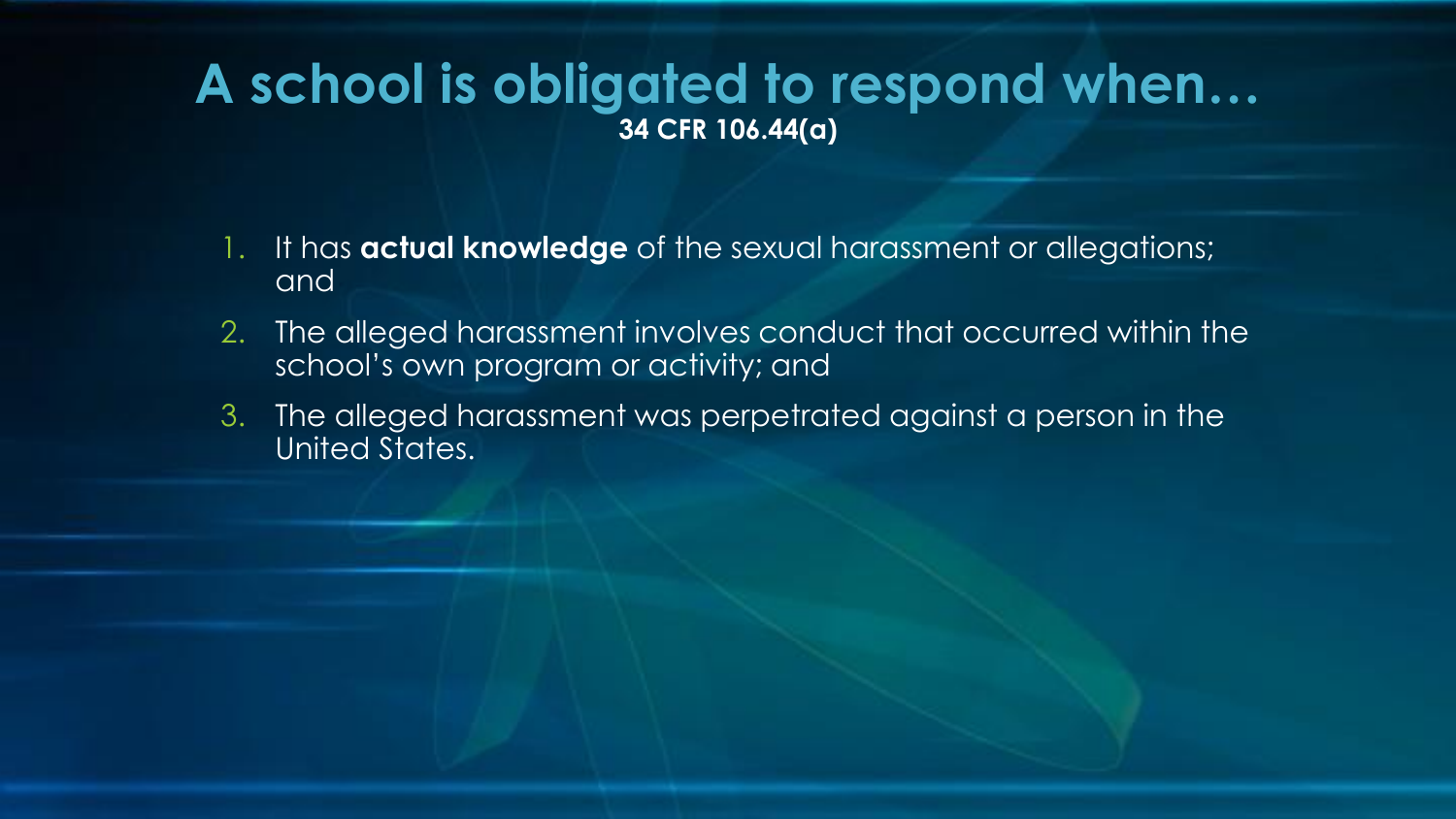#### **Actual knowledge 34 CFR 106.30**

#### WHAT IT IS

Notice of sexual harassment or allegations of sexual harassment to:

- The school's Title IX coordinator or any official of the school who has authority to institute corrective measures, or
- Any employee, in the elementary and secondary context.

#### WHAT IT IS NOT

- Imputation of knowledge or constructive notice – i.e. "should have known"
- When the only official of the school with actual knowledge is also the respondent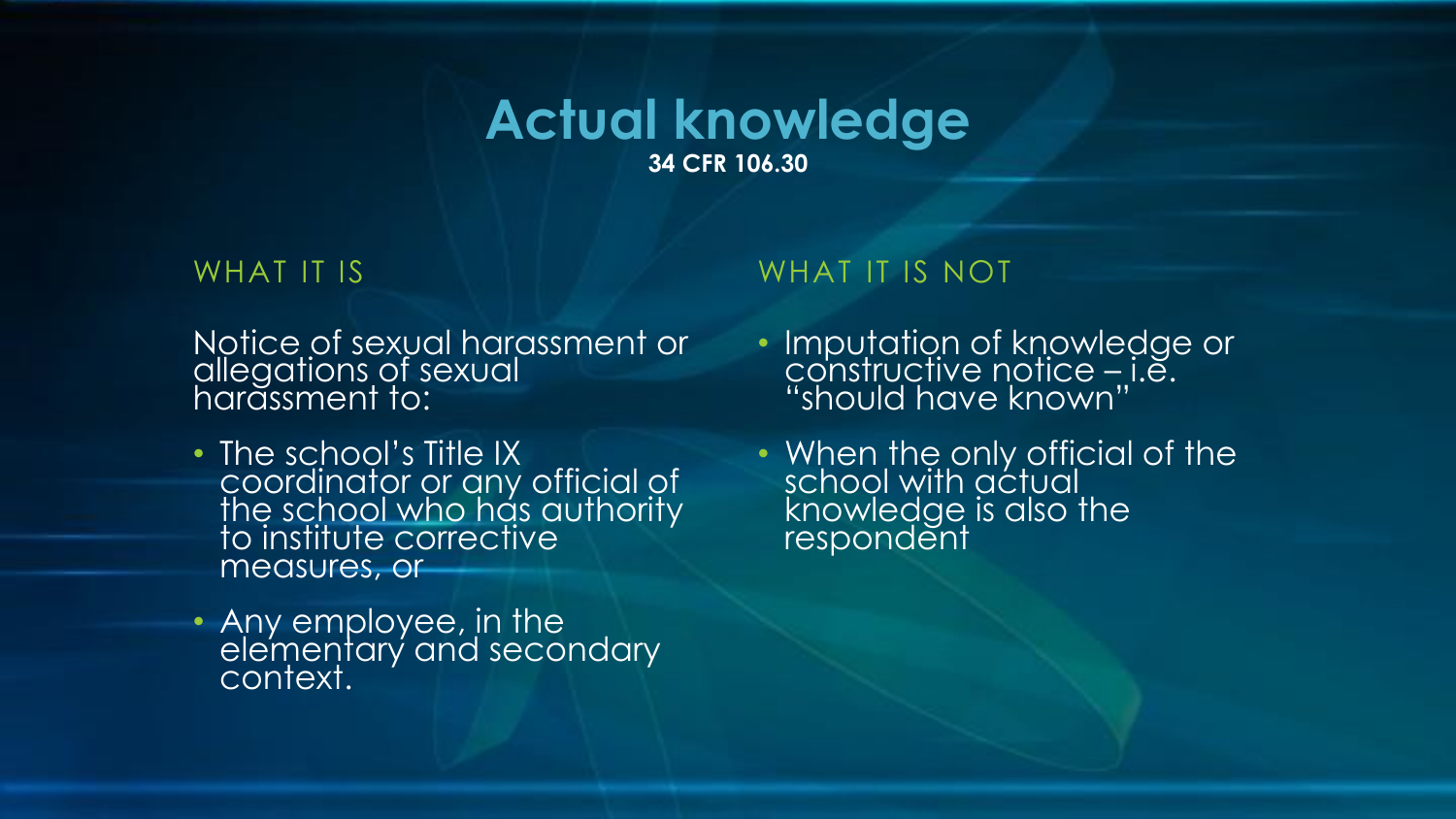### **When is a School on Notice?**

- 1. In all schools, when the Title IX coordinator has notice.
	- Reports can be made by mail, phone, or email and be verbal or written.
- 2. In all schools, whenever any school official with authority to institute corrective measures has notice of sexual harassment.
- 3. In elementary and secondary schools telling any employee always puts the school on notice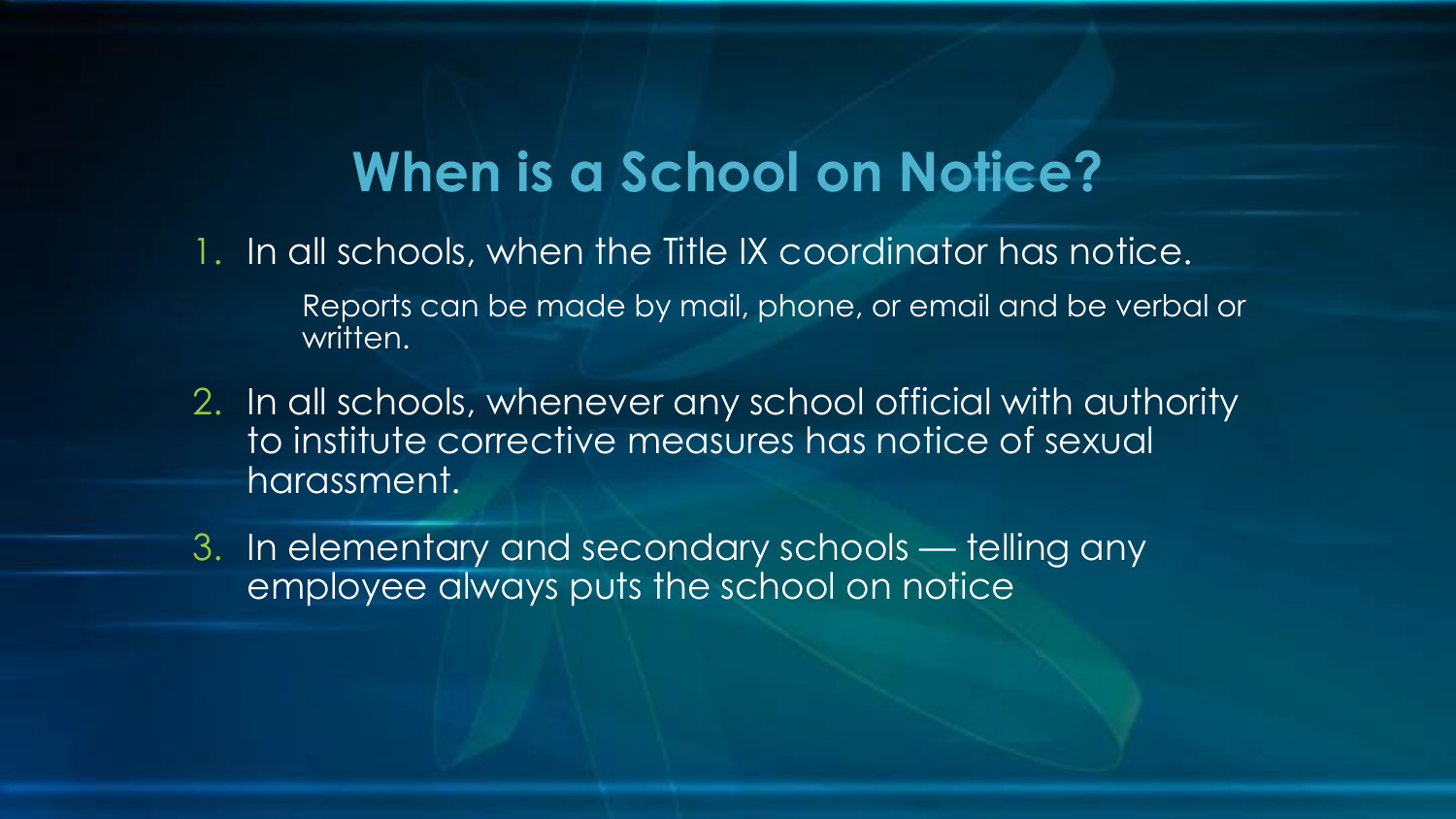#### **How must the school respond? 34 CFR 106.44(a)**

### **Without deliberate indifference.**

❖ A school with actual knowledge of sexual harassment must respond in a manner that is not **deliberately indifferent.**

❖ A school is **deliberately indifferent** only if its response to sexual harassment is clearly unreasonable in light of the known circumstances.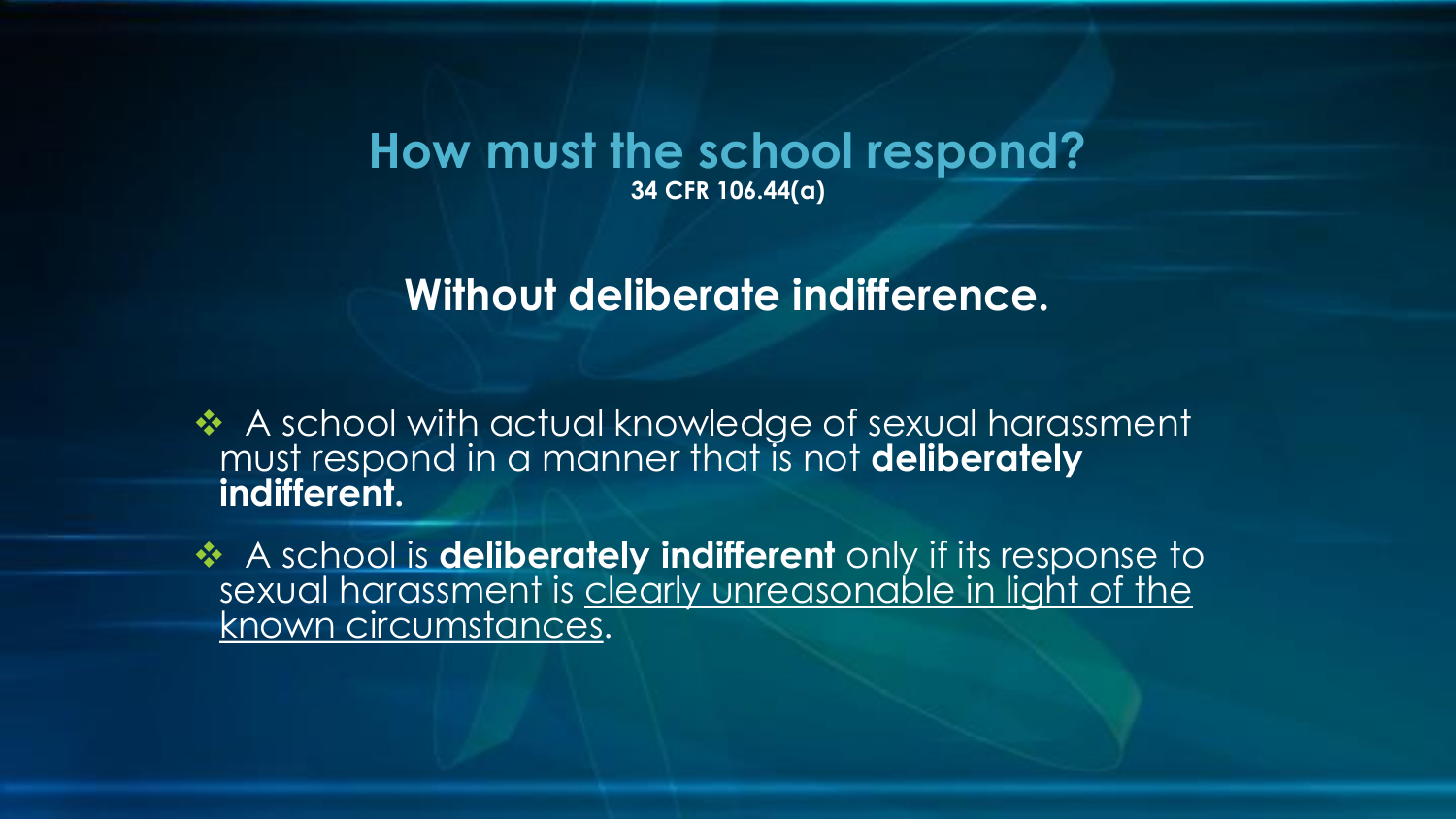### **After Actual Notice the Title IX Coordinator Must:**

- Promptly and confidentially advise complainant of available supportive measures;
- Consider complainant's wishes re supportive measures
- Inform complainant that supportive measures are available with or without a formal complaint;
- Explain to complainant the process for filing a formal complaint.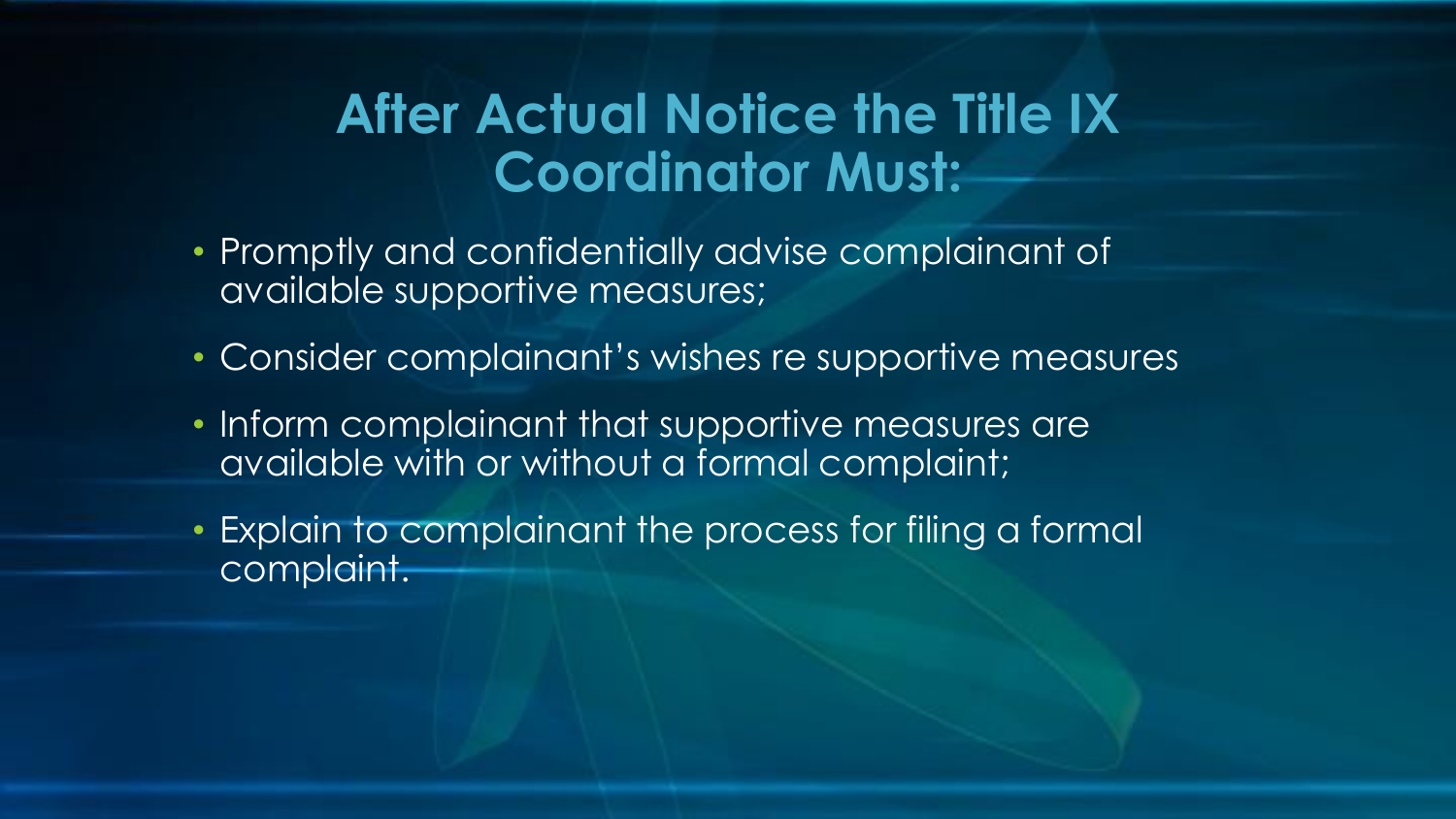#### **After Actual Notice a School MUST: 34 CFR 106.44(a)**

- Respond promptly
- Treat complainant and respondent equitably
- Offer supportive measures to complainant
- Follow a grievance process that complies with 34 CFR 106.45, if a formal complaint is filed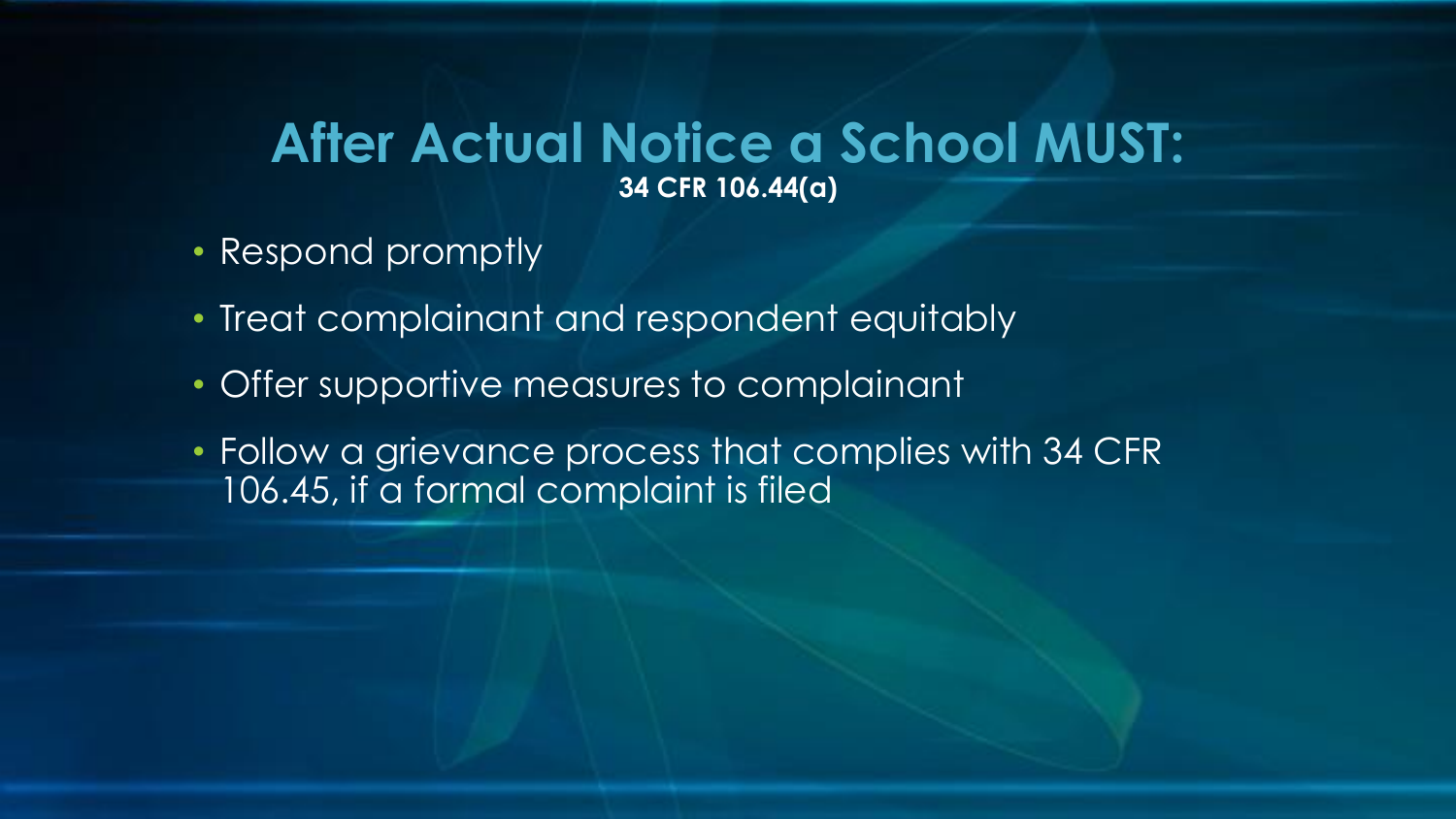#### **What is a formal complaint? 34 CFR 106.30(a)**

- ❑ An official document alleging sexual harassment
- ❑ Filed by a complainant (or parent/guardian) or sometimes by the Title IX coordinator
- ❑ Alleging sexual harassment against a respondent
- Requesting investigation of the alleged sexual harassment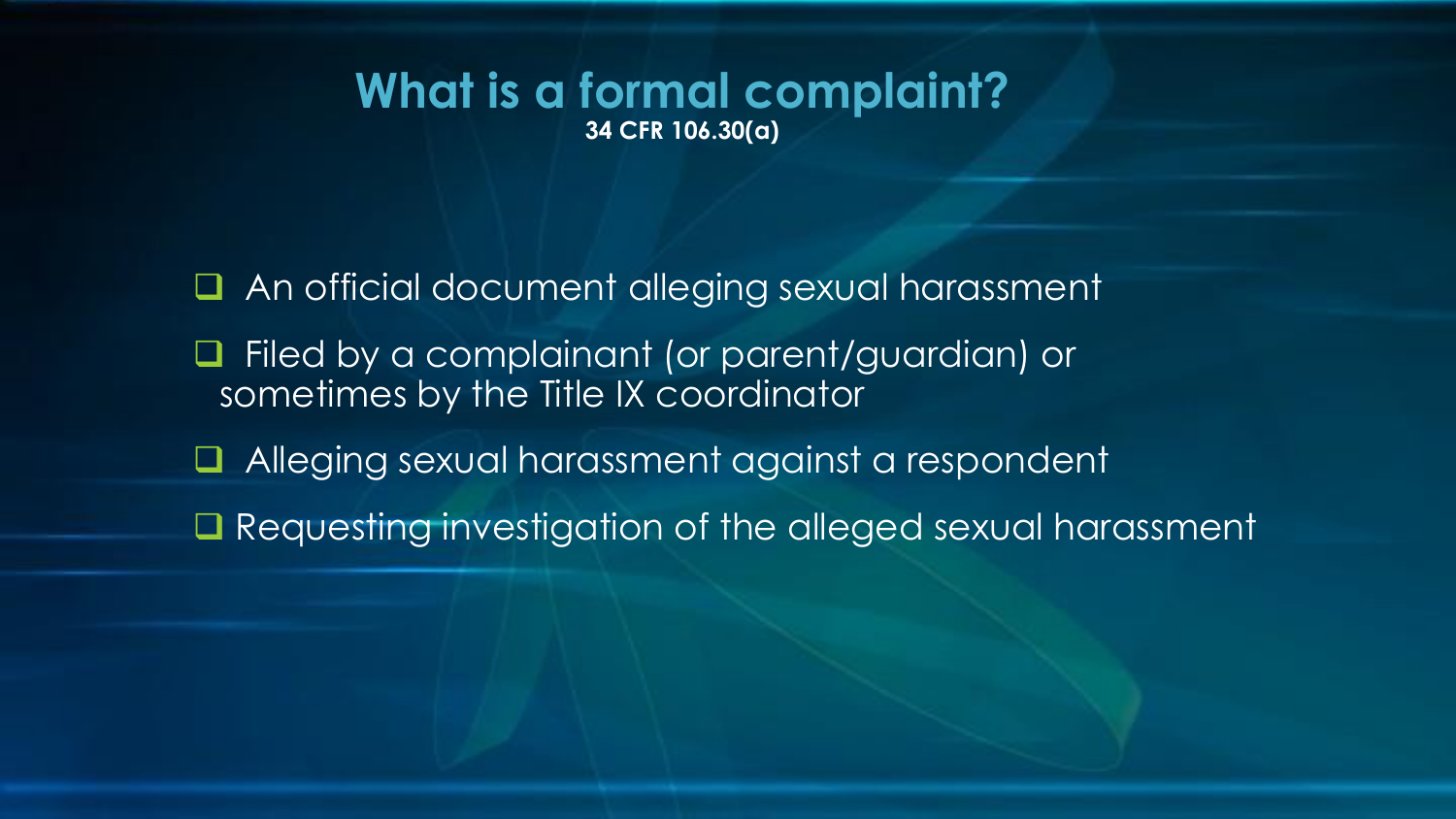### **What are supportive measures? 34 CFR 106.30**

Non-disciplinary, non-punitive, free individualized services offered as appropriate, as reasonably available, **to either party** before or after the filing of a formal complaint or where no formal complaint has been filed.

Supportive measures are intended to:

- 1. Restore or preserve equal access to the school's education program or activity, without unreasonably burdening the other party;
- 2. Protect the safety of the parties and the school's educational environment;
- 3. Deter sexual harassment.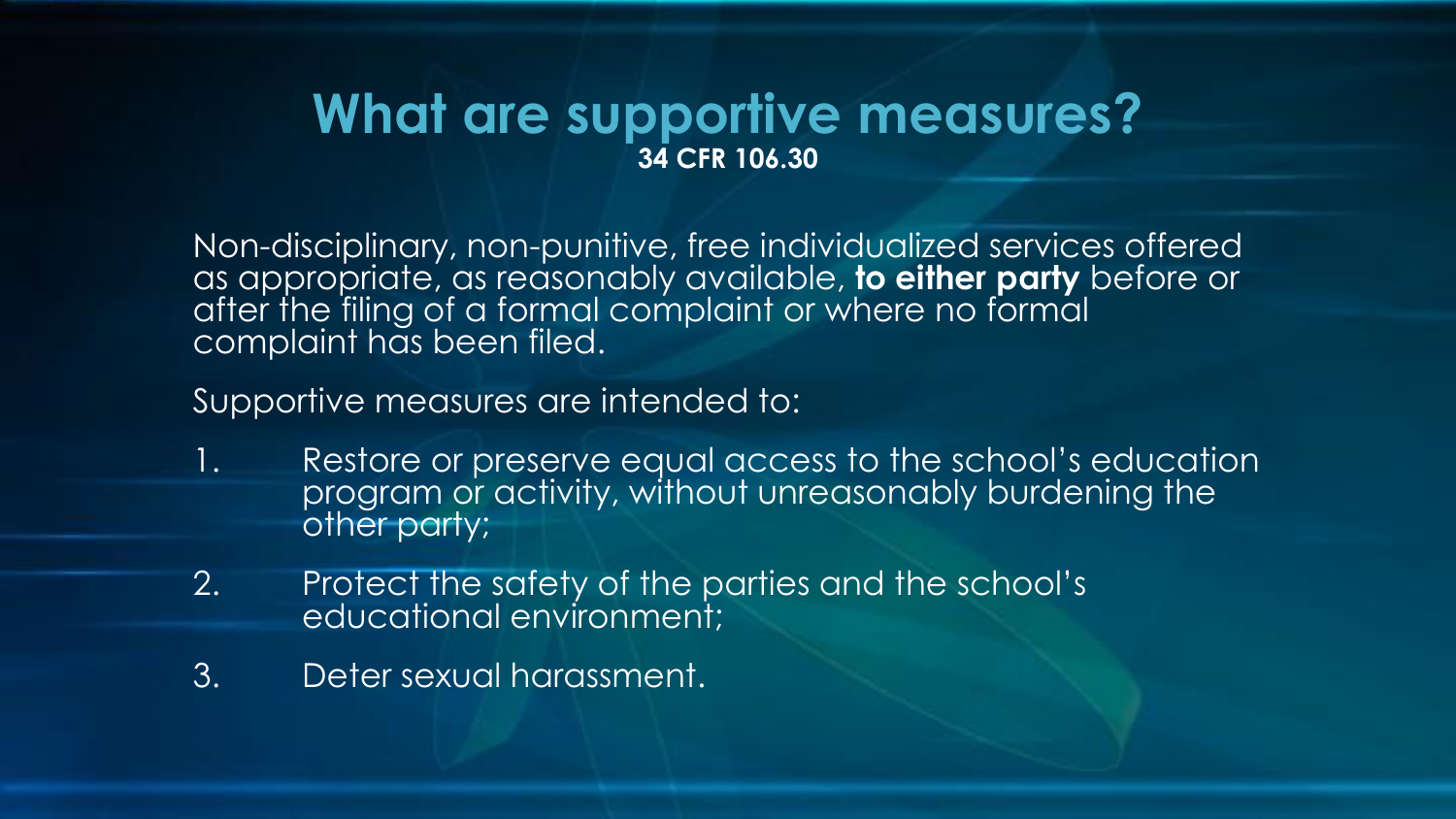#### Examples of supportive measures:

The school must maintain as confidential any supportive measures provided, to the extent such confidentiality will not impair the ability of the school to provide those measures.

The Title IX Coordinator is responsible for coordinating the implementation of supportive measures.

### ➢ Counseling

- ➢ Extensions of deadlines or other course-related adjustments
- ➢ Modifications of work or class schedules
- ➢ Campus escort services
- ➢ Mutual restrictions on contact between the parties
- ➢ Changes in work or class locations
- ➢ Leaves of absences
- ➢ Increased security and monitoring of certain areas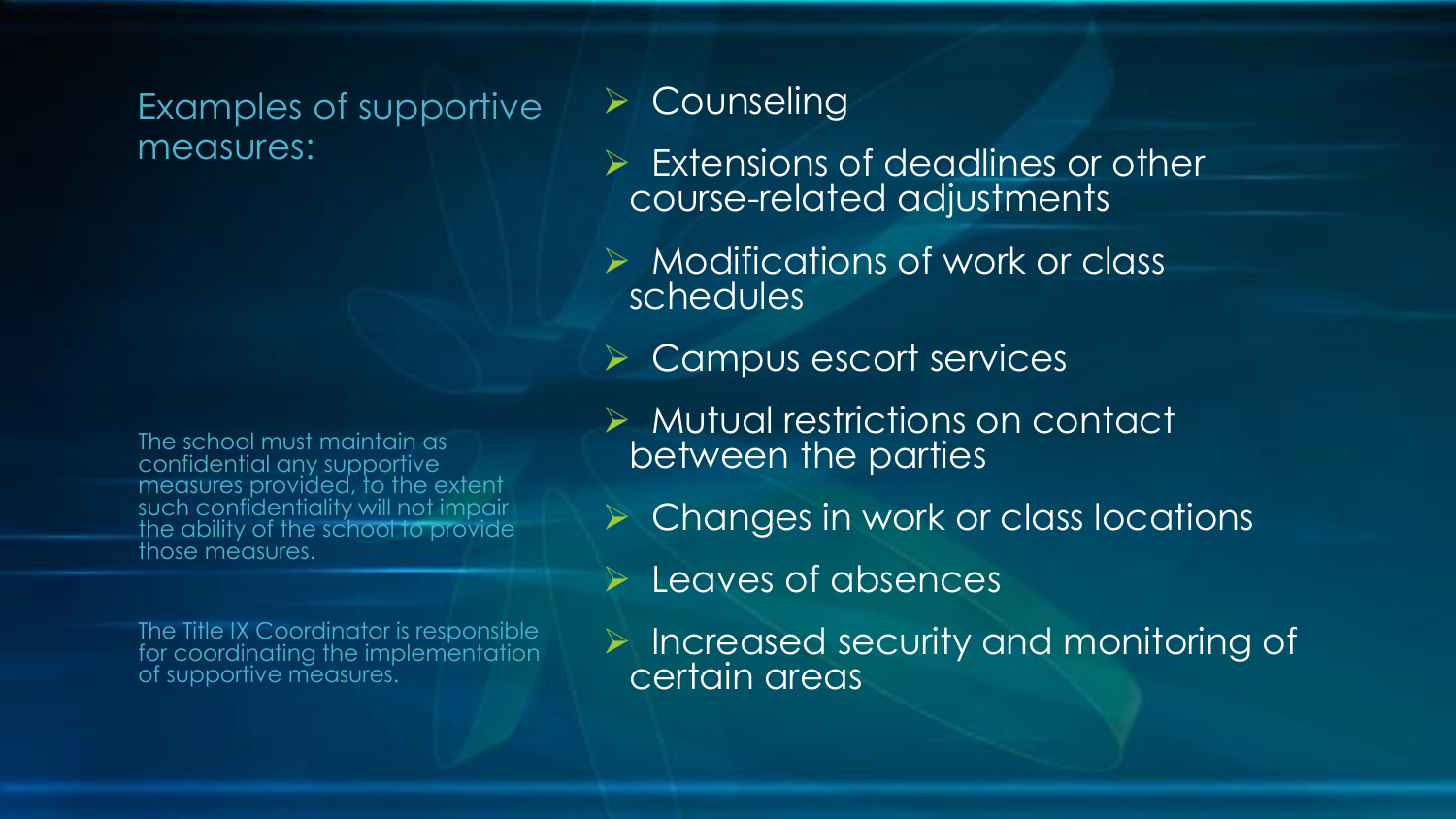#### **Emergency Removals 34 CFR 106.44(c)**

Nothing in the new regulations prevents a school from removing the respondent from campus or activities if the respondent poses an immediate threat to the safety of themselves or others. Such removal should follow the school's removal process.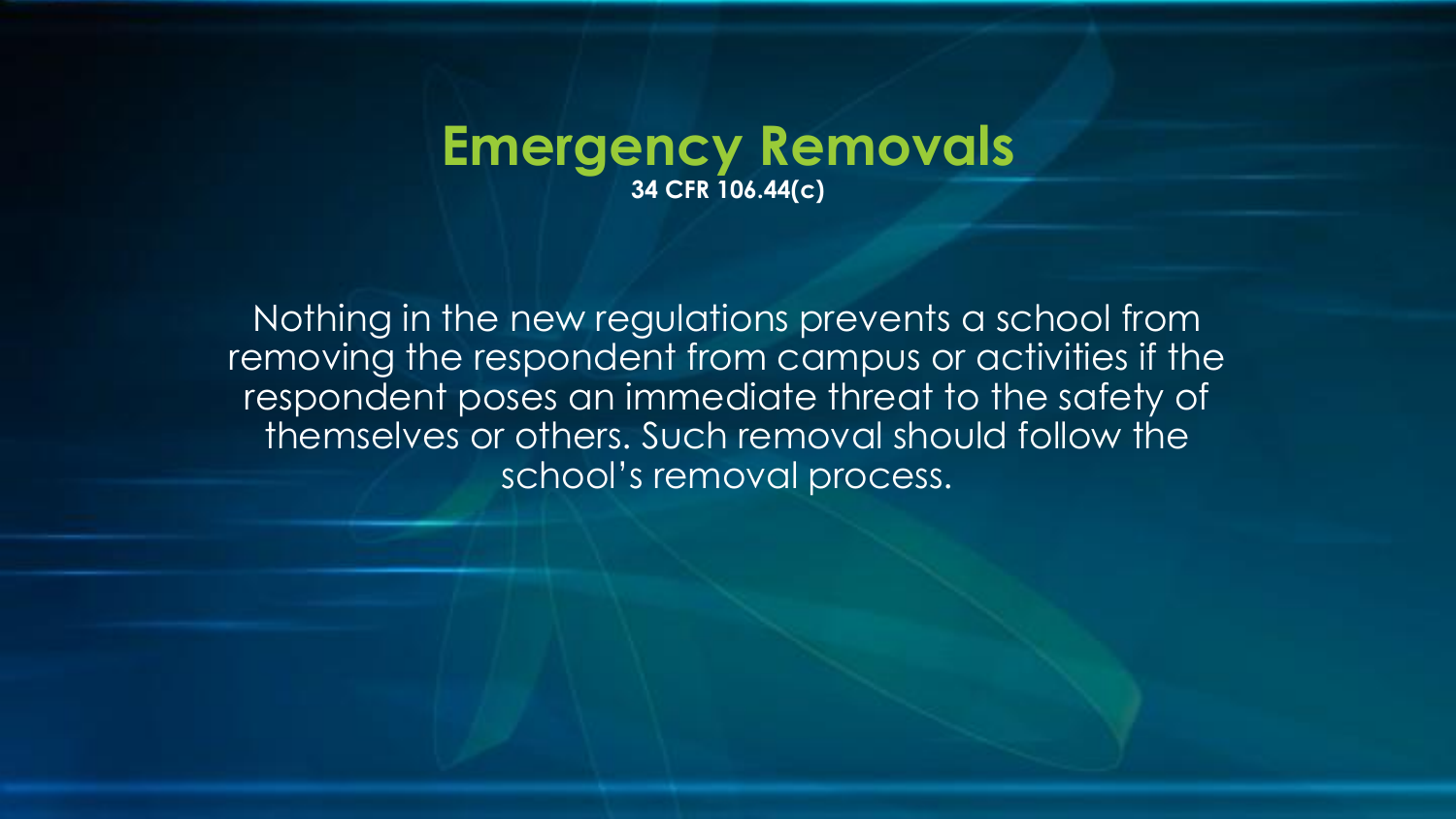#### **Proper Notice of Allegations 34 CFR 106.45(b)(2)**

Once there has been a formal complaint..

Written notice must be sent to all parties, which includes notice of:

- ❖ Grievance procedures
- ❖ Allegations
- ❖ Sufficient detail, e.g. identity of the parties, specific section of the school policy allegedly violated, conduct alleged, date and location of alleged conduct
- ❖ Sufficient time to prepare a response before any initial interview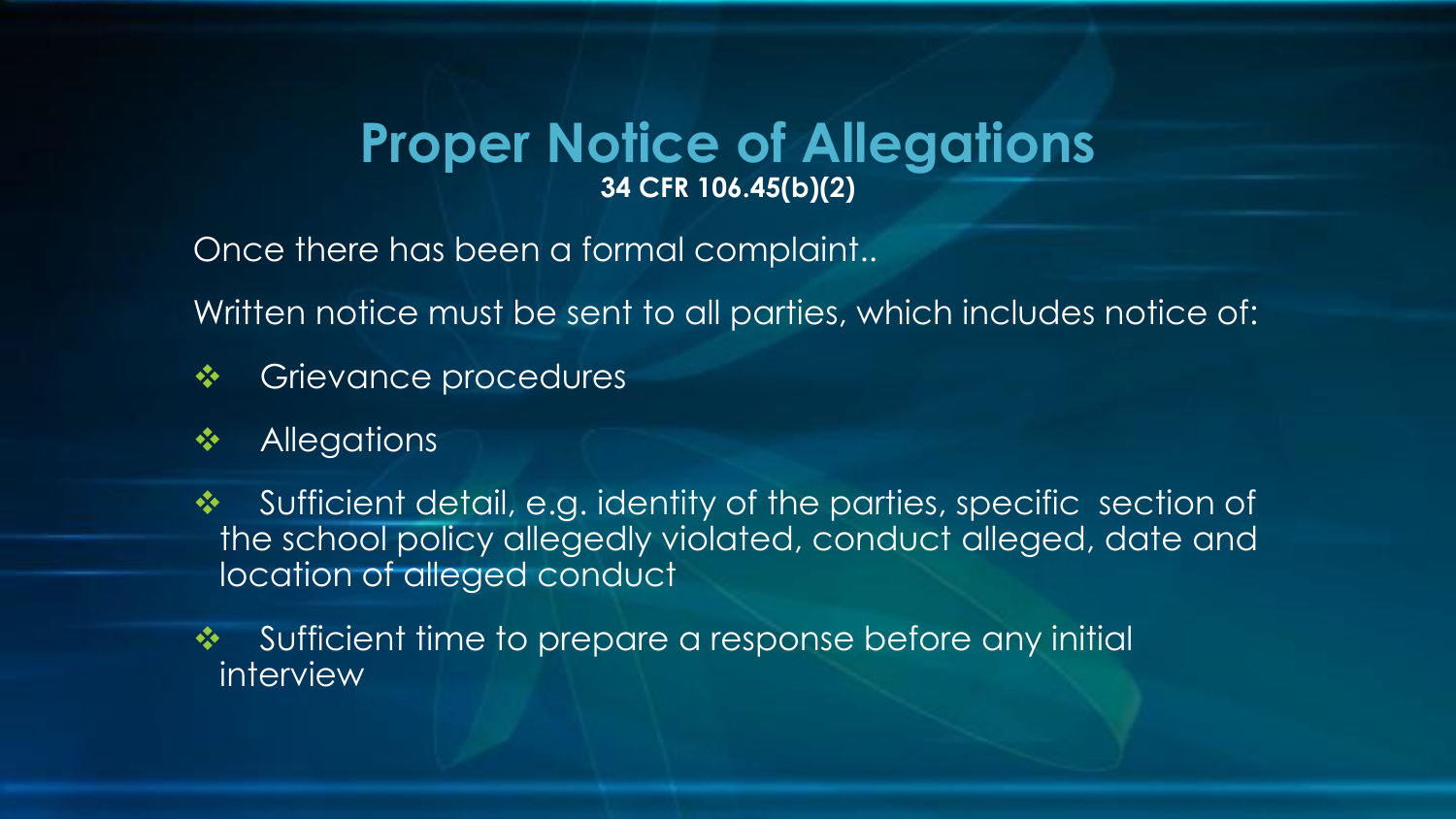### **The notice must also…**

- ❖ Include a statement that the respondent is presumed not responsible, and that the determination is made at the conclusion of the grievance process;
- ❖ Inform the parties that they may request to inspect the evidence;
- ❖ Inform the parties of their right to an advisor of their choice;
- ❖ Inform the parties of any provision of the school's code of conduct that prohibits knowingly making false statements or submitting false evidence during the process.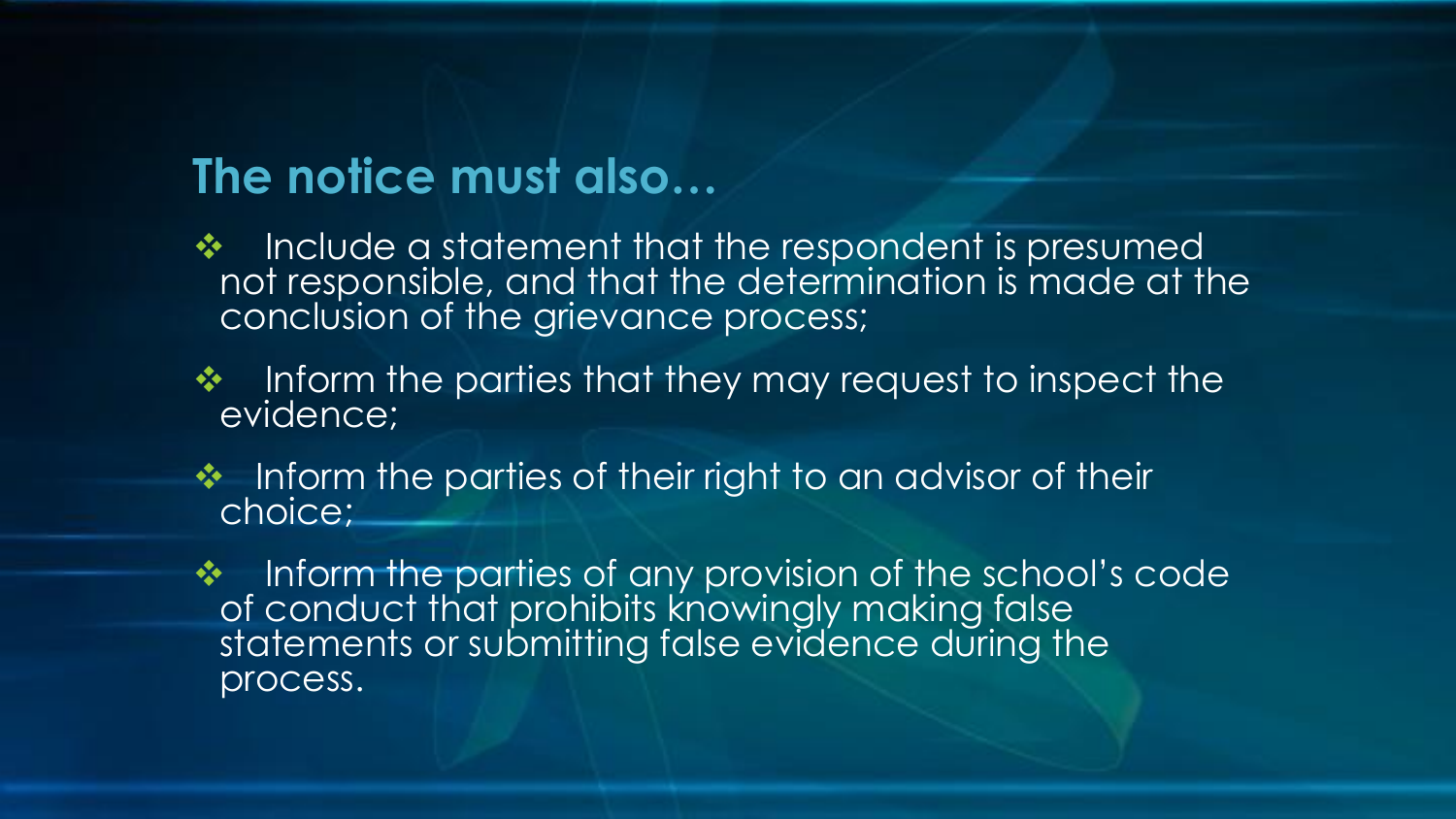### **This is different from the prior guidelines**

The ARs and BPs do not address the notice issue, as addressed by **34 CFR 106.45(b)(2)**, which is detailed and comprehensive.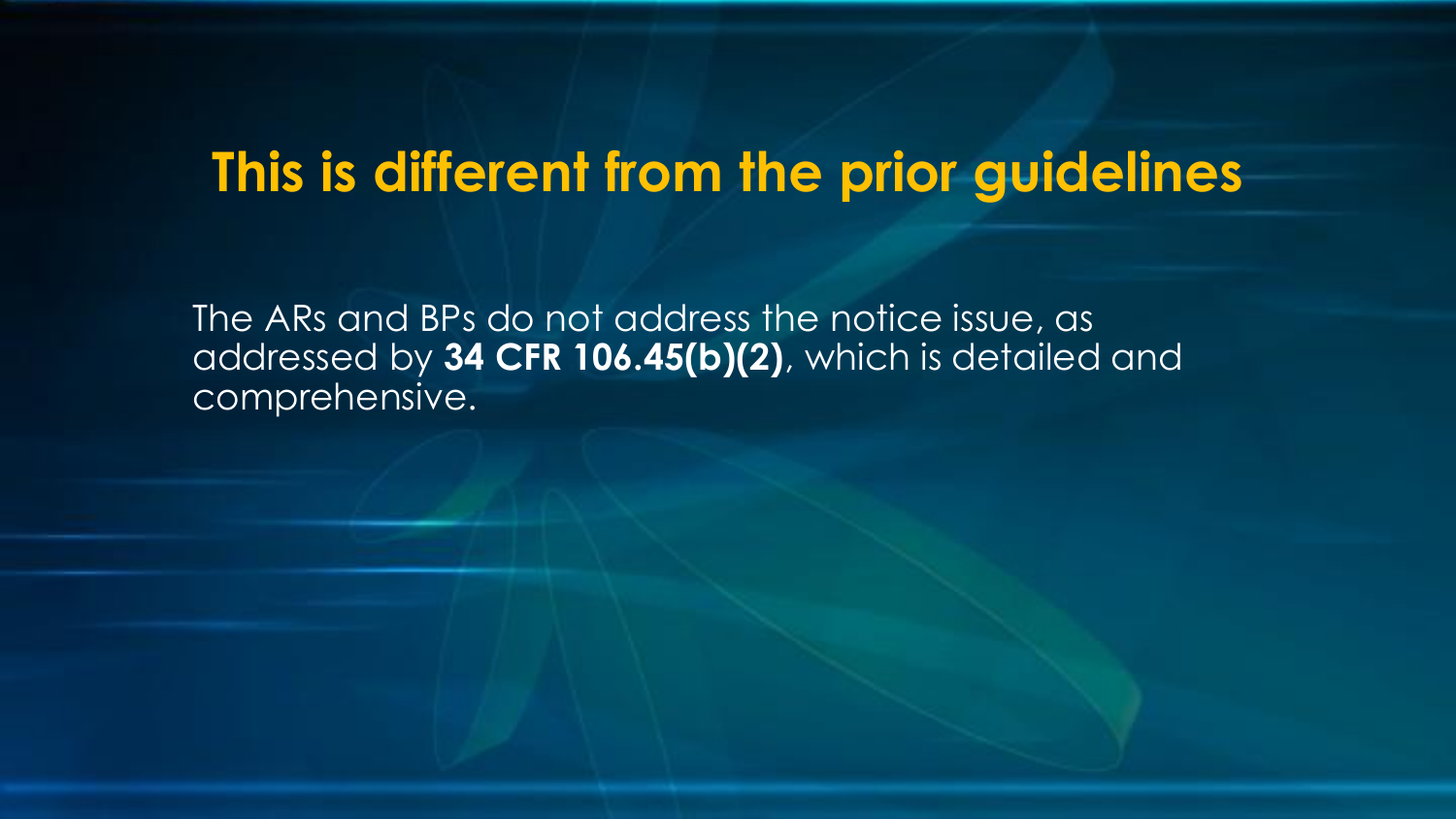### **Mandatory Dismissal of a Formal Complaint 34 CFR 106.45(b)(3)**

If alleged conduct, even if true, does not constitute sexual harassment, did not occur at school or school activity, or did not occur against someone in the US, the school MUST dismiss the complaint.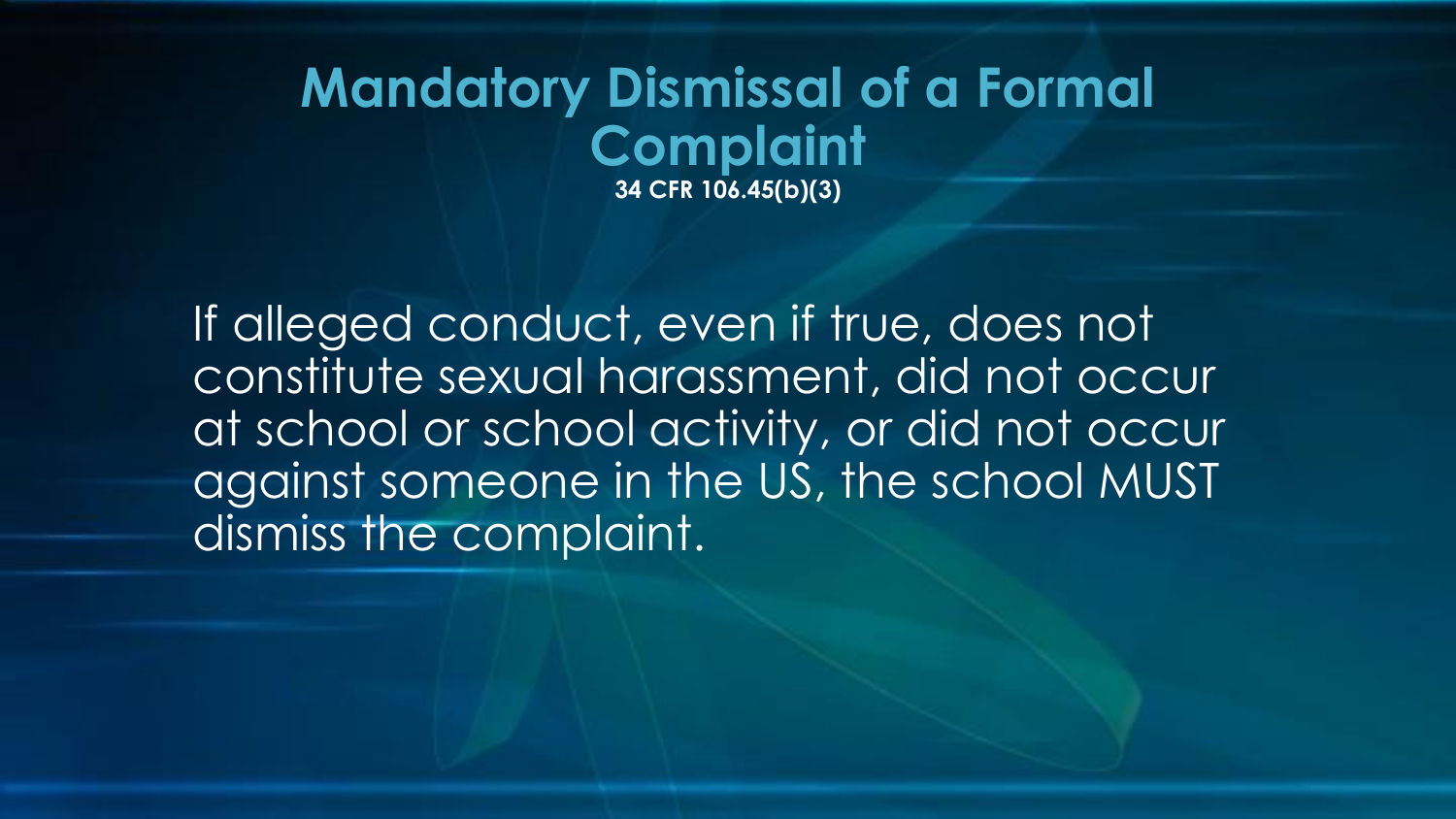### **Discretionary Dismissal of a Formal Complaint 34 CFR 106.45(b)(3)**

- A school may dismiss a complaint at any time if:
- 1. Complainant notifies in writing withdrawal of the complaint, or
- 2. Respondent no longer a student or employee, or
- 3. School prevented from gathering evidence sufficient to reach a determination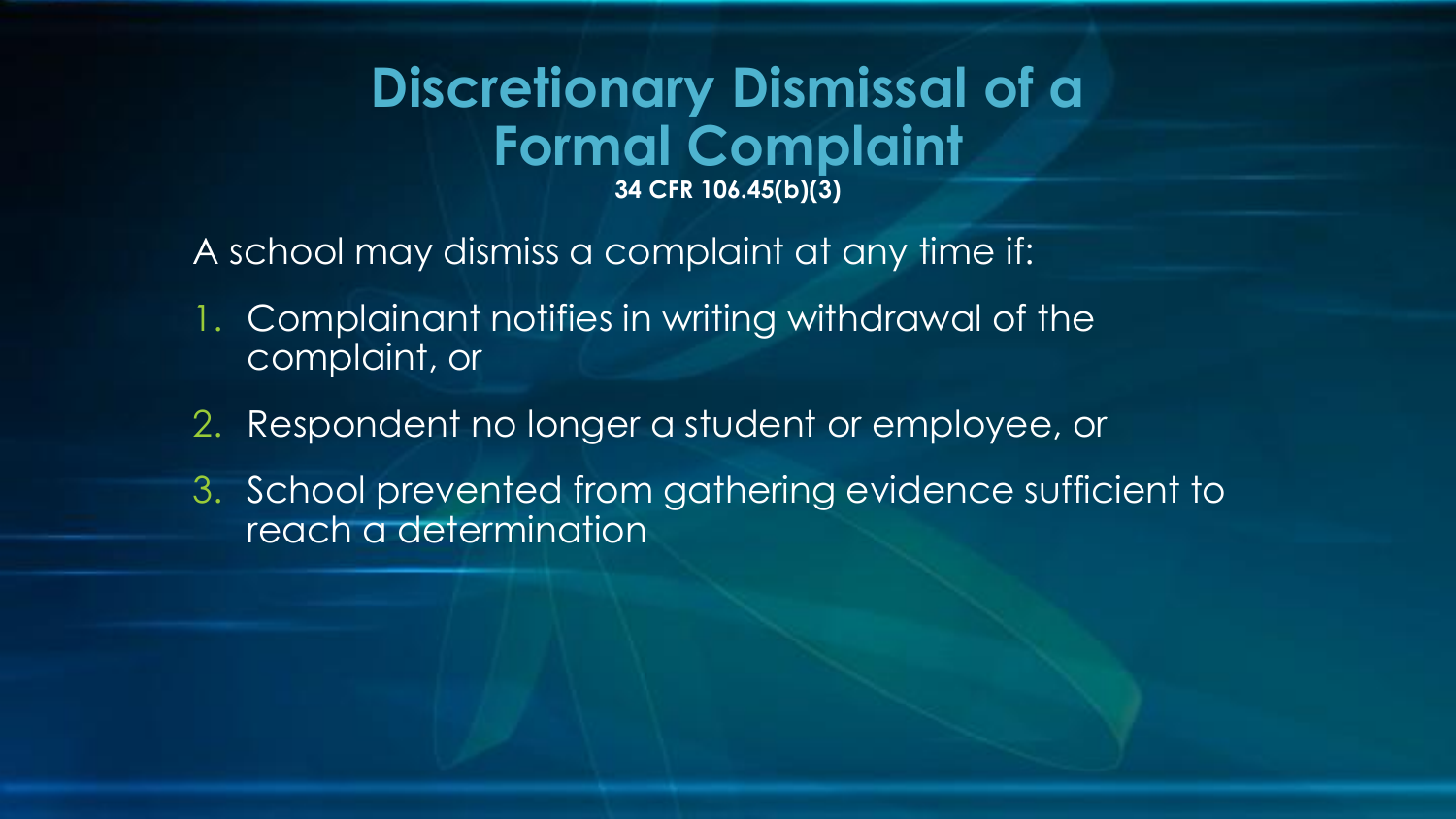### **The new grievance procedure to follow 34 CFR 106.45(b)(1)(i – x)**

Previously, 34 CFR 106.8(b) stated that a school must adopt and publish its grievance procedures, which provide for fair and equitable resolution. The new regulation, 34 CFR 106.45(b), adds specific requirements for a grievance procedure.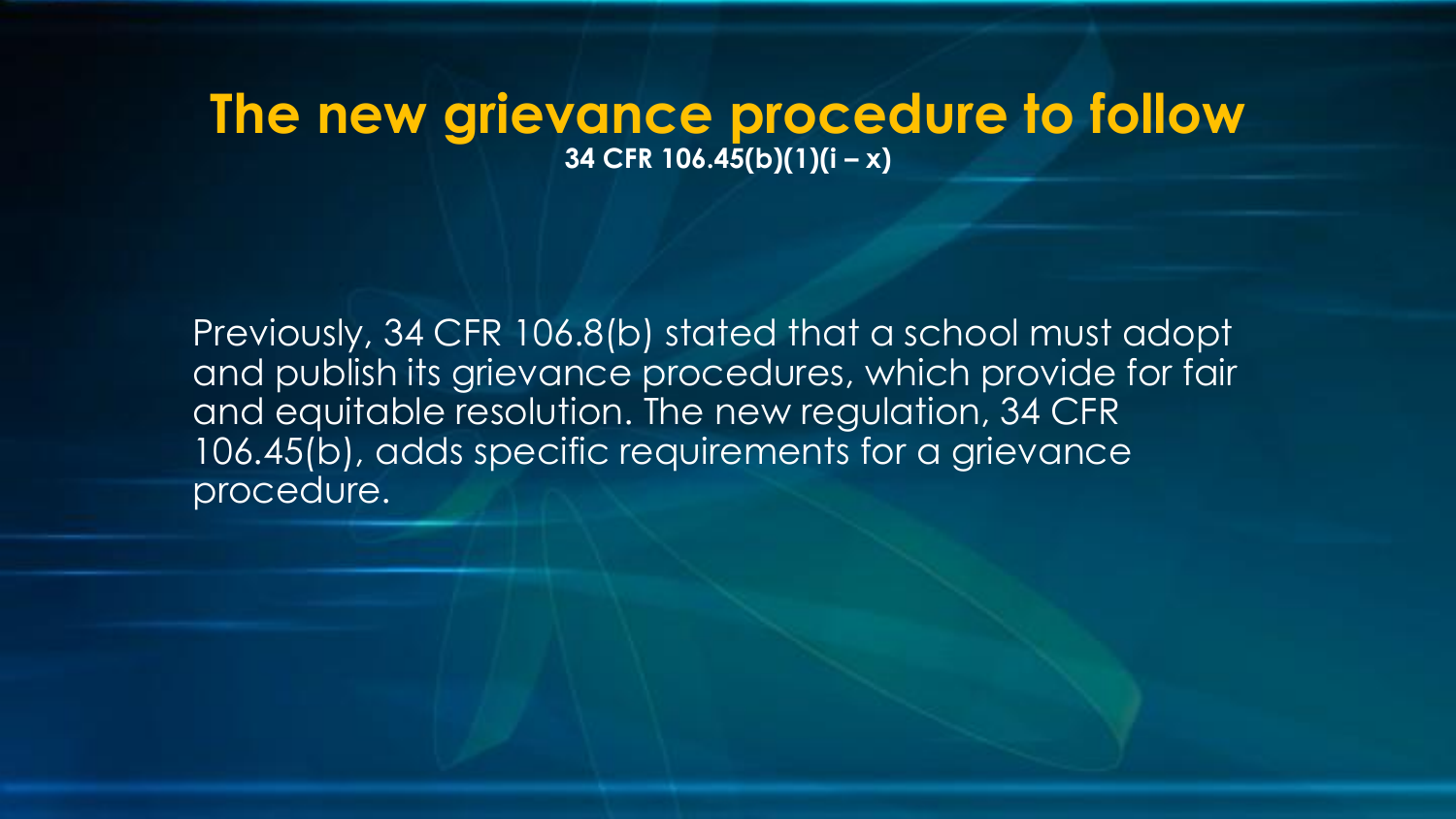### **The Grievance Process Requirement #1: Treat the Parties Equitably**

- ✓ Provide remedies once a determination of responsibility has been made
	- Remedy must be designed to restore or preserve equal access to education
	- Remedies can be punitive or disciplinary
- ✓ Follow prescribed grievance process before imposing disciplinary sanctions or other actions against respondent
- ✓ Require an investigation of the allegations and an objective evaluation of all relevant evidence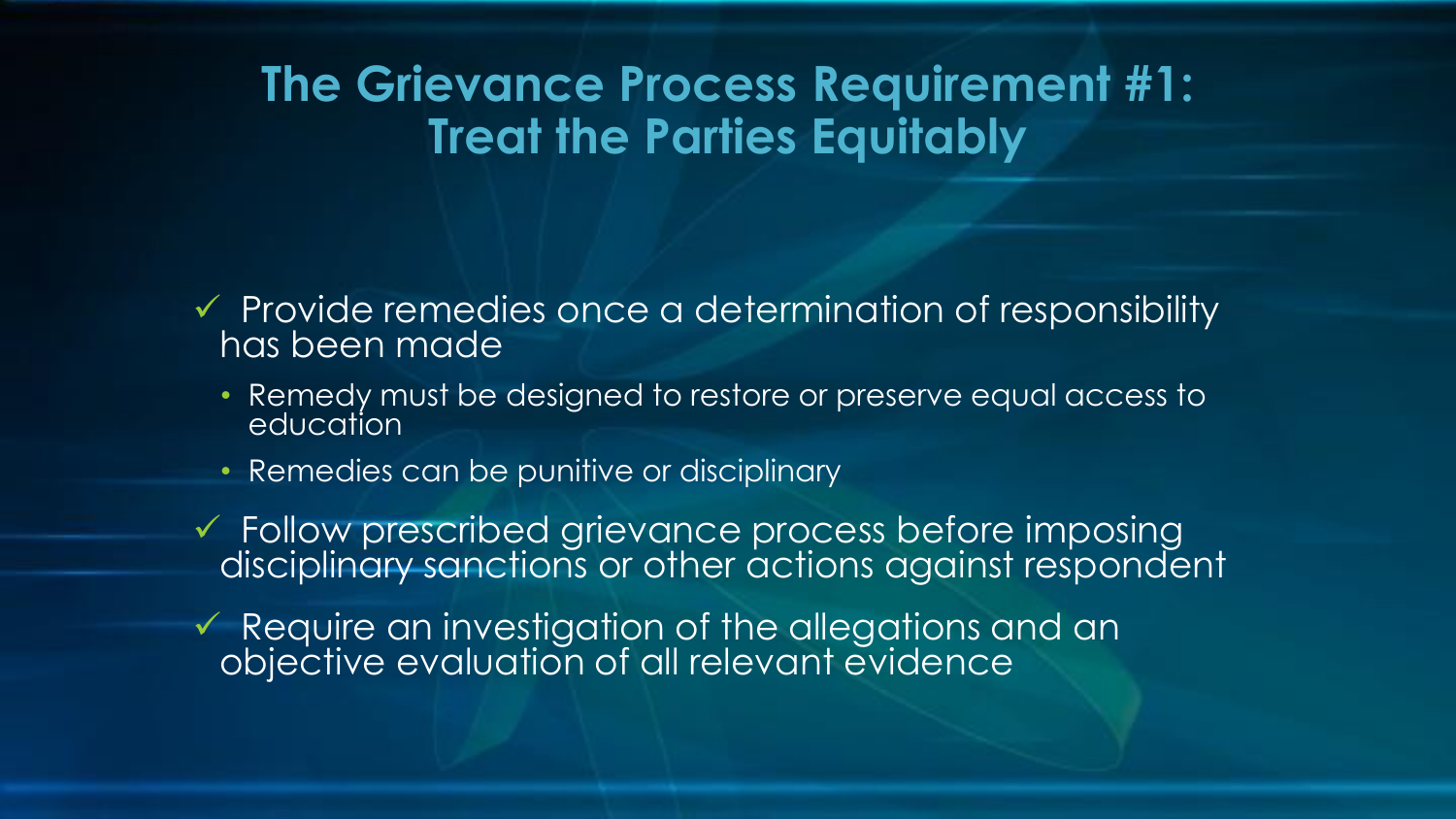### **The Grievance Process Requirement #2: Objective Evaluation of Evidence**

✓ Consideration of both inculpatory and exculpatory evidence

✓ Credibility determinations cannot be based on a person's status as complainant, respondent or witness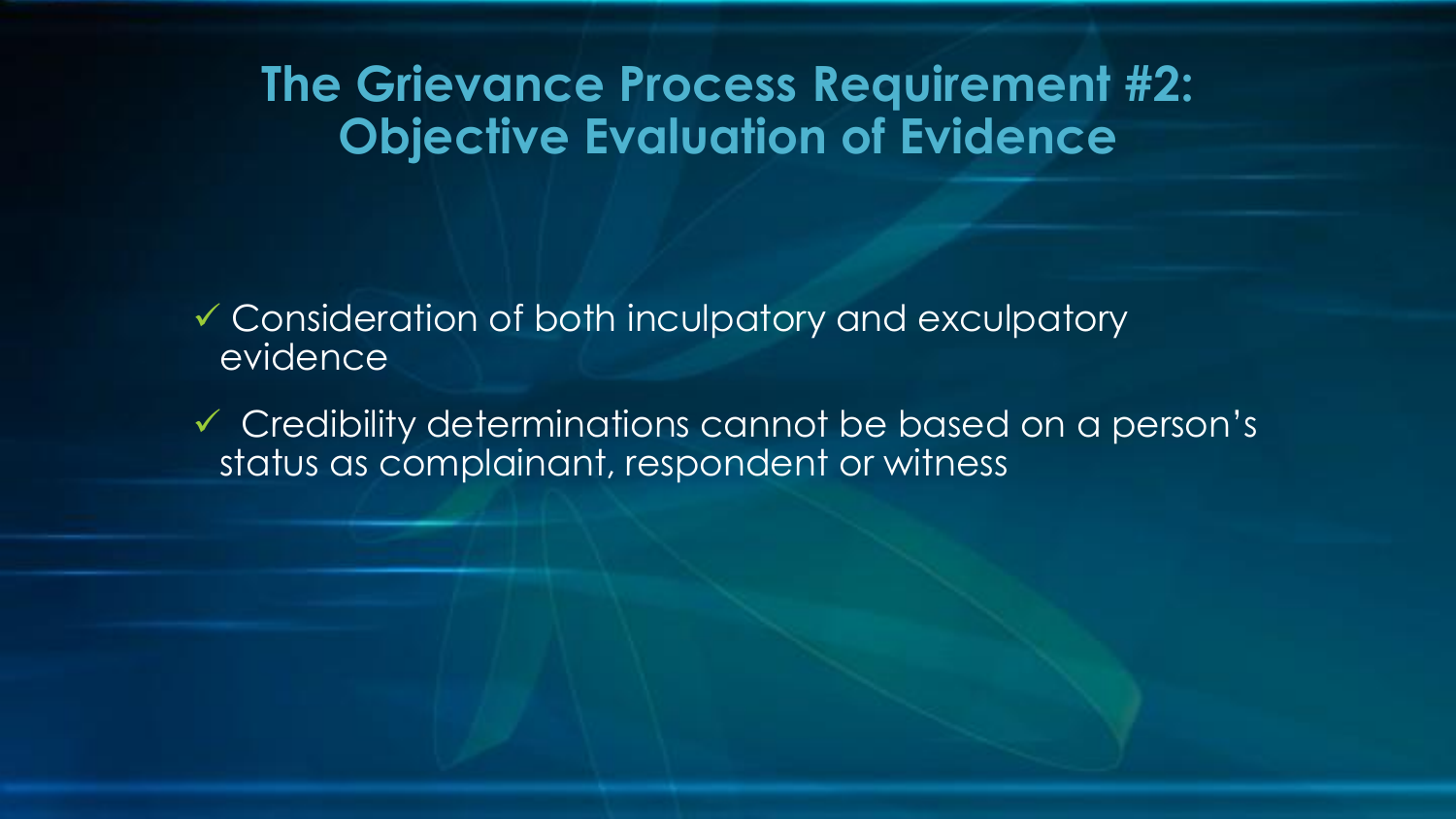### **The Grievance Process Requirement #3: Training, No Conflicts if Interest**

- ✓ Any individual designated as a coordinator, investigator, or decision-maker may not have a conflict of interest or bias;
- ✓ The coordinator and investigator must receive training on sexual harassment, issues of relevance, and how to impartially conduct an investigation and grievance process;
- ✓ Any training materials used must not rely on sex stereotypes and must promote impartial investigation.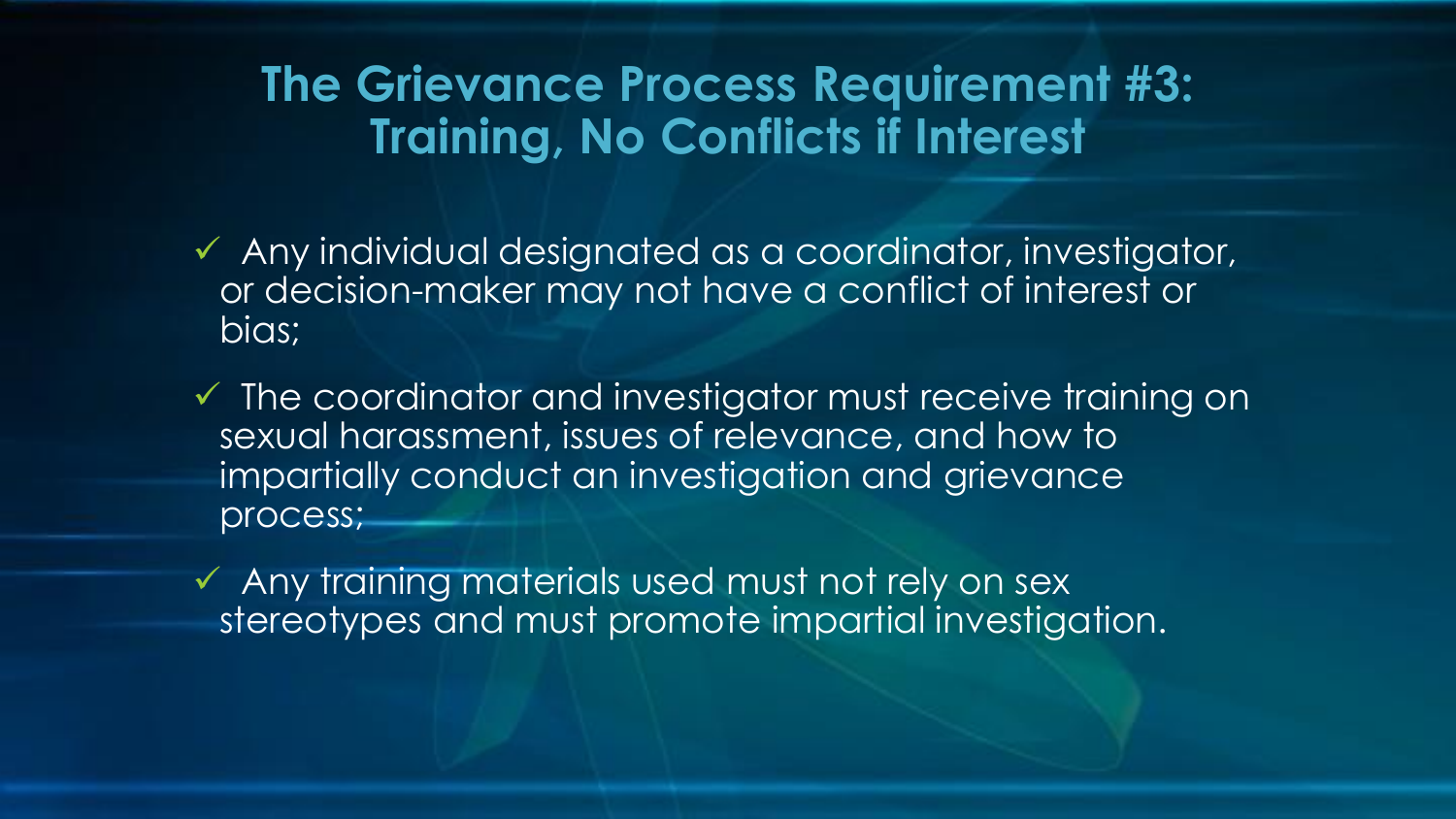### **The Grievance Process Requirement #4: Presumption of Innocence**

 $\checkmark$  Include presumption that respondent is not responsible for the alleged conduct until a determination has been made at the conclusion of the grievance process.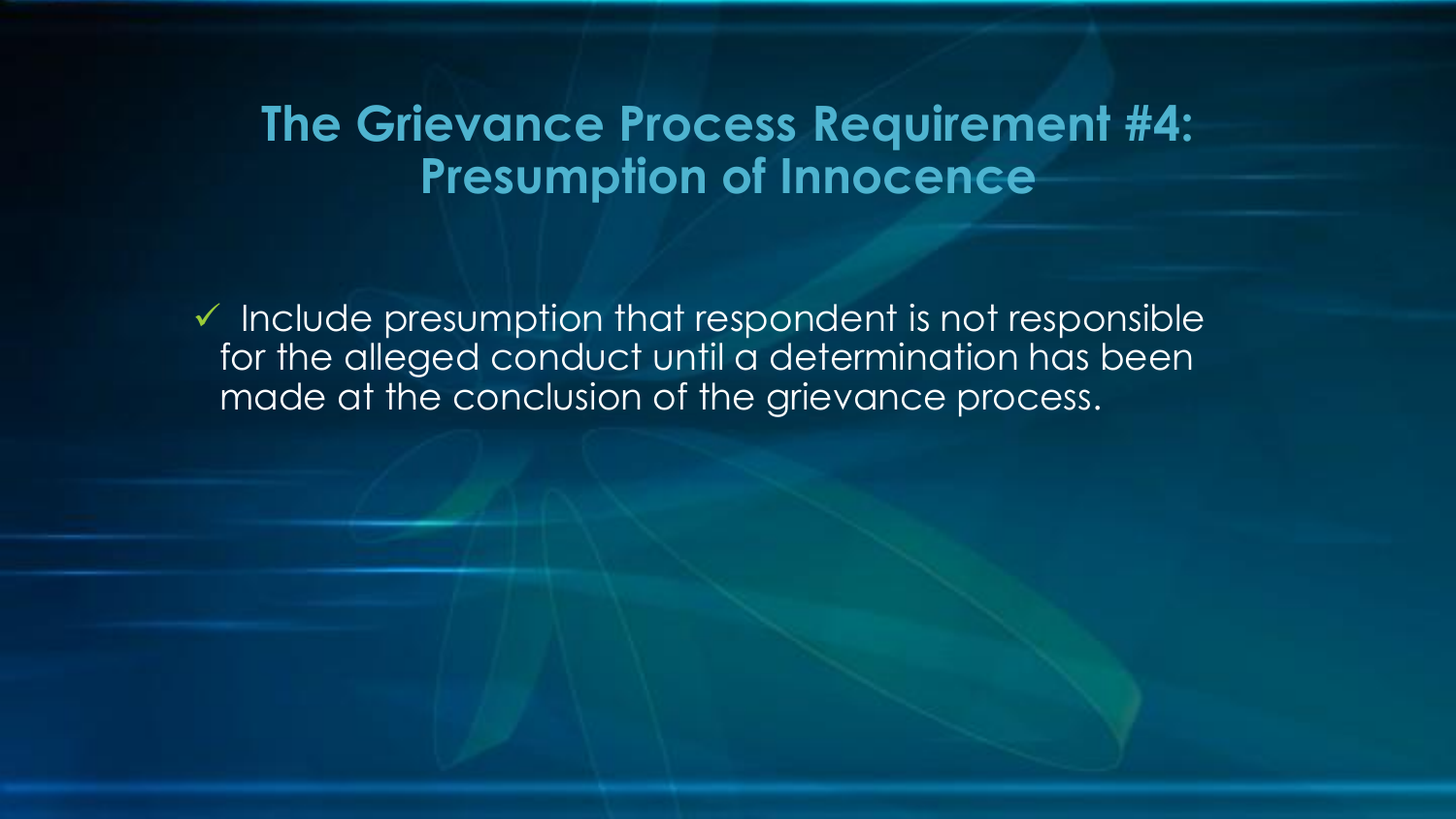### **The Grievance Process Requirement #5: Prompt Timeframes**

✓ Include reasonably prompt timeframes for:

- Conclusion of grievance process
- Resolving appeals

The OCR does not offer an idea of what "prompt" means. Therefore, what is reasonable and defensible is the best approach.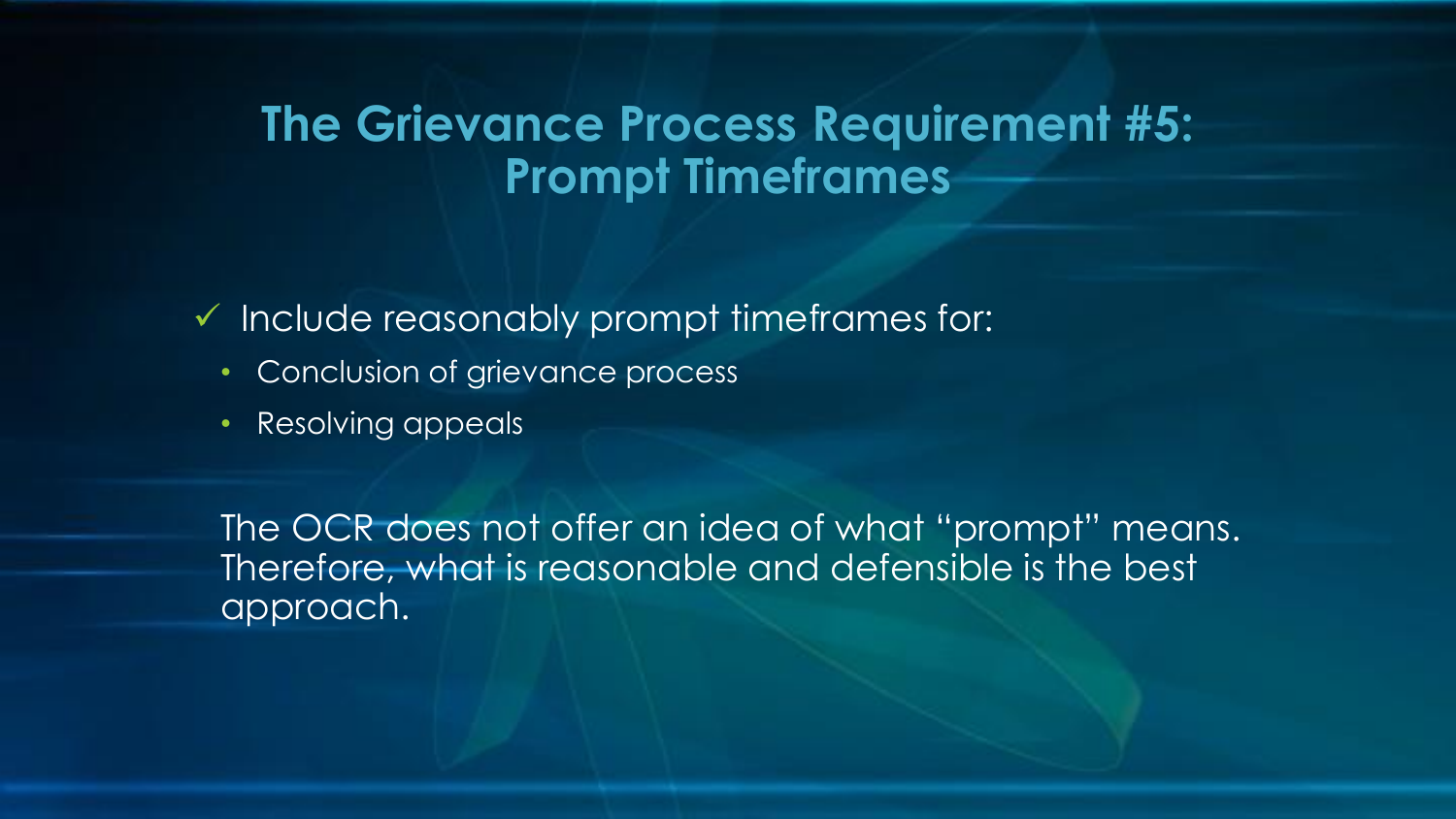### **The Grievance Process Requirement #6: Description of Sanctions and Remedies**

 $\checkmark$  Describes the range of disciplinary sanctions and remedies that may be implemented at the conclusion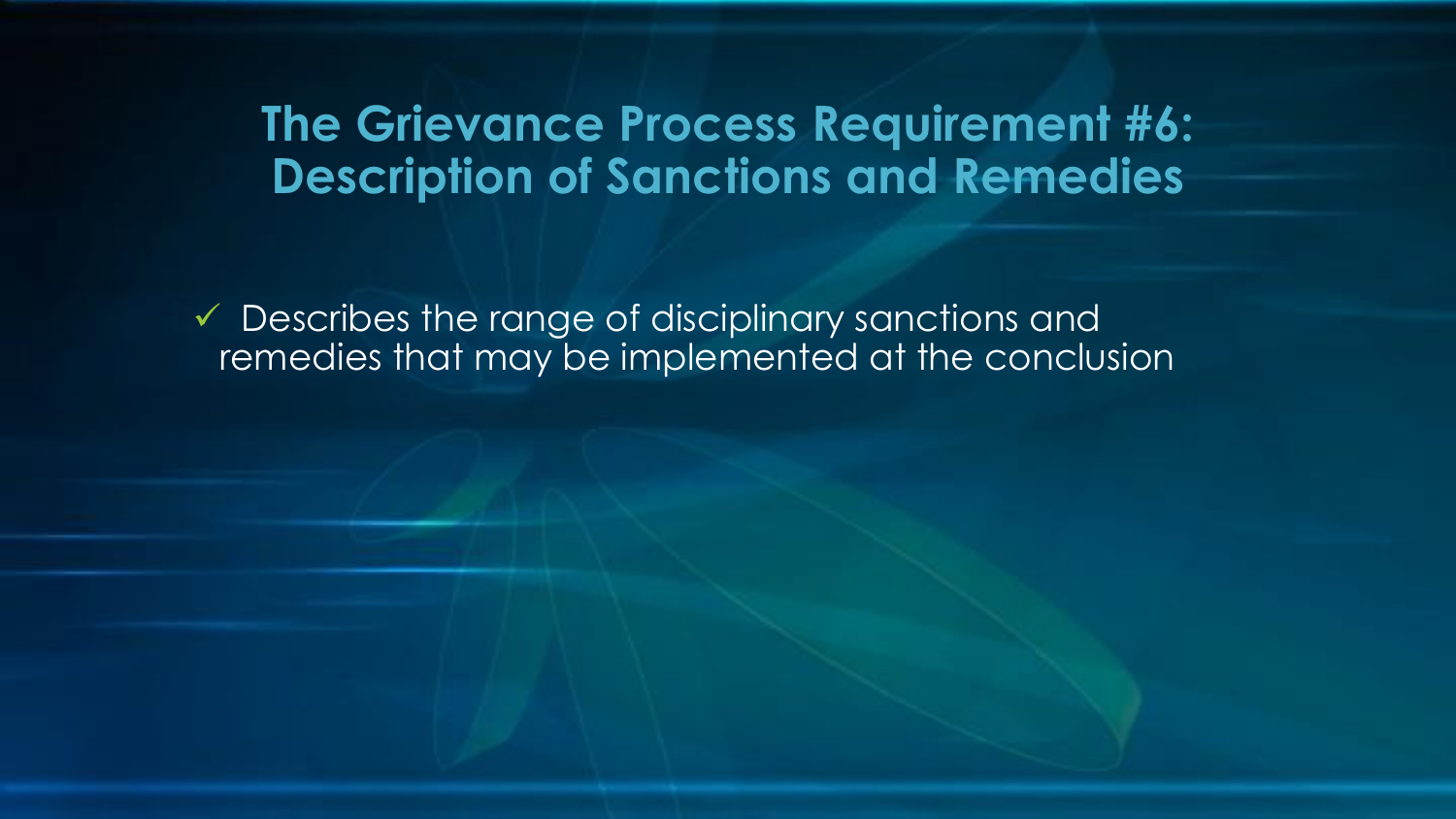### **The Grievance Process Requirement #7: Standard of Evidence**

✓ States whether the standard of proof is 1) Preponderance of the evidence, or 2) Clear and convincing

The same standard must be used for all sexual harassment complaints.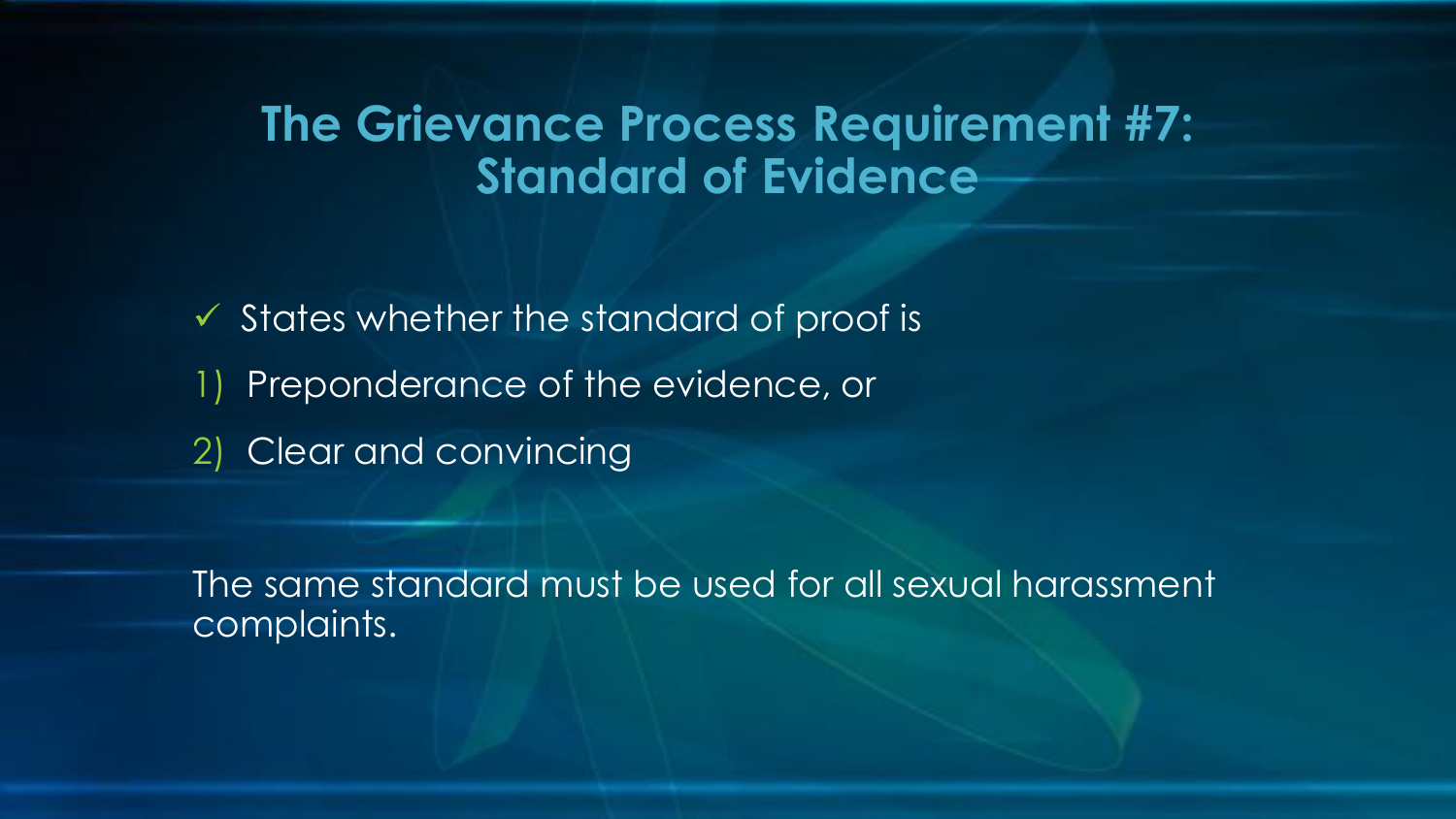### **The Grievance Process Requirement #8: Appeal Procedures**

✓ Include the procedures and bases for appeal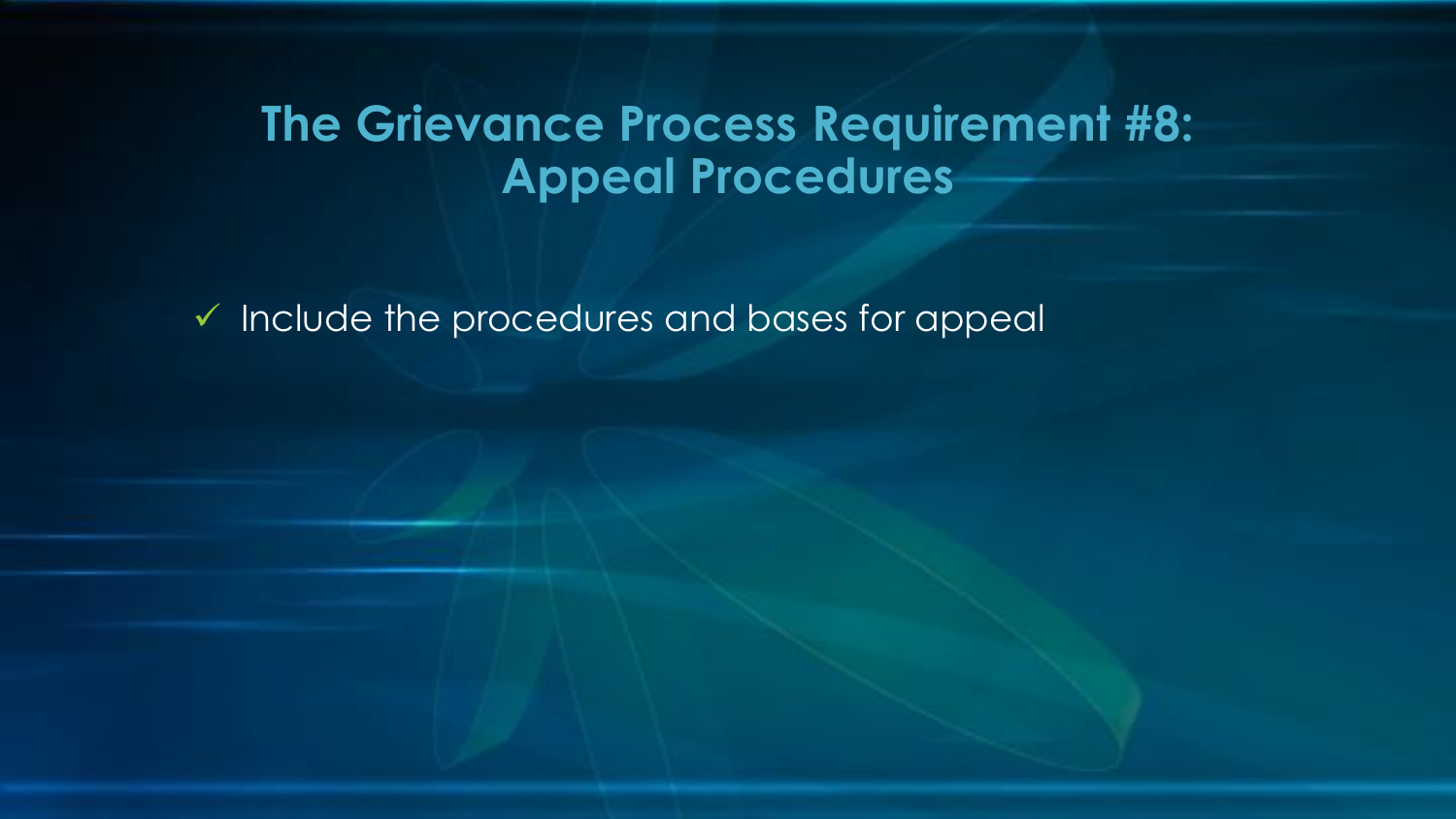### **The Grievance Process Requirement #9: Protection of Privileged Information**

 $\checkmark$  Explain that the investigation and finding may not require, allow or rely upon questions or evidence protected by a recognized privilege

Examples of privileges:

- Attorney-client
- Doctor-patient
- Therapist-patient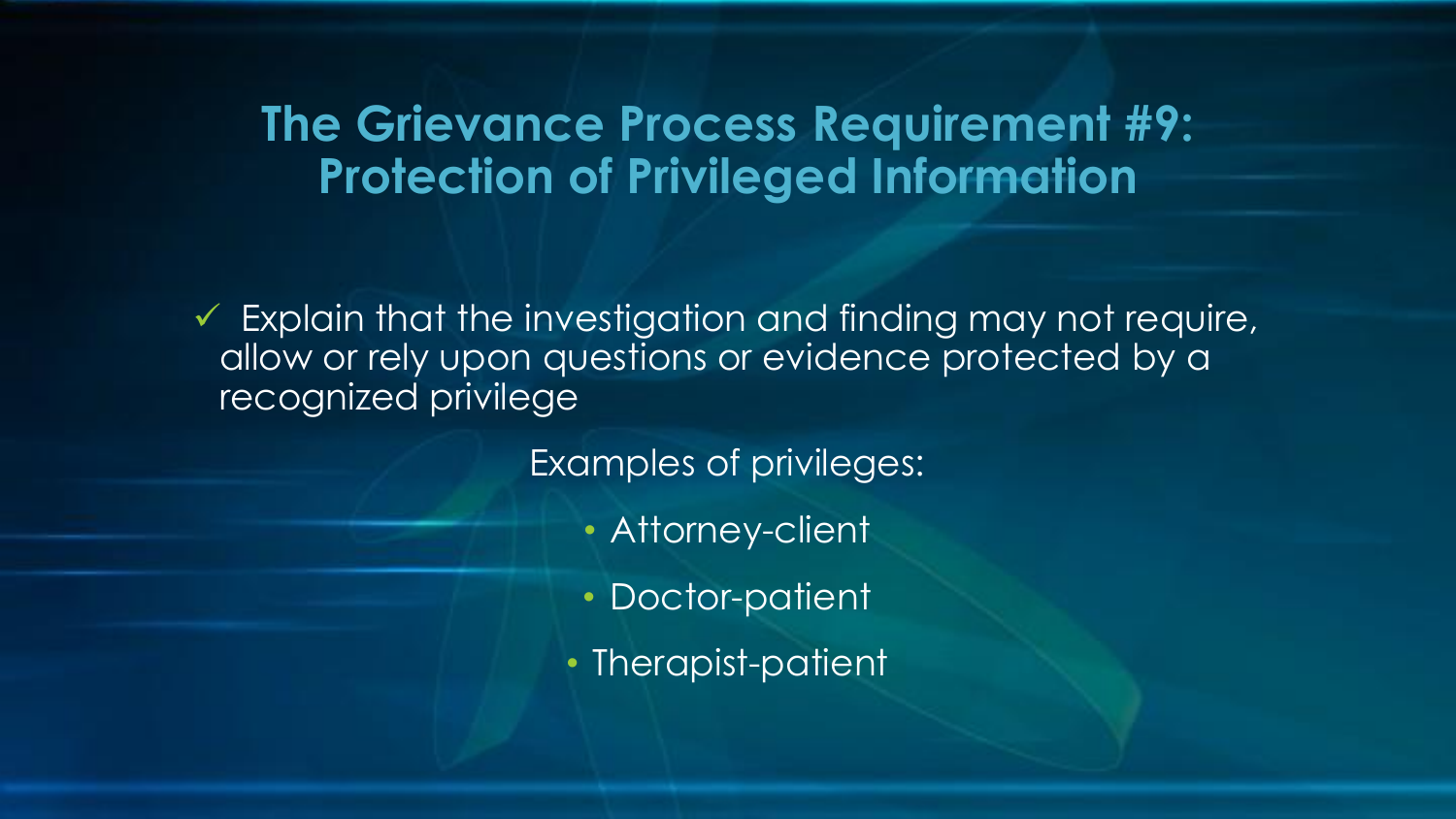#### **Requirements of an Investigation 34 CFR 106.45(b)(5)(i – vii)**

- ❑ Burden of proof and burden of gathering evidence rests on the school, not the parties
- ❑ Provide equal opportunity to present witnesses and other evidence
- ❑ Parties may discuss the allegations or gather/present relevant evidence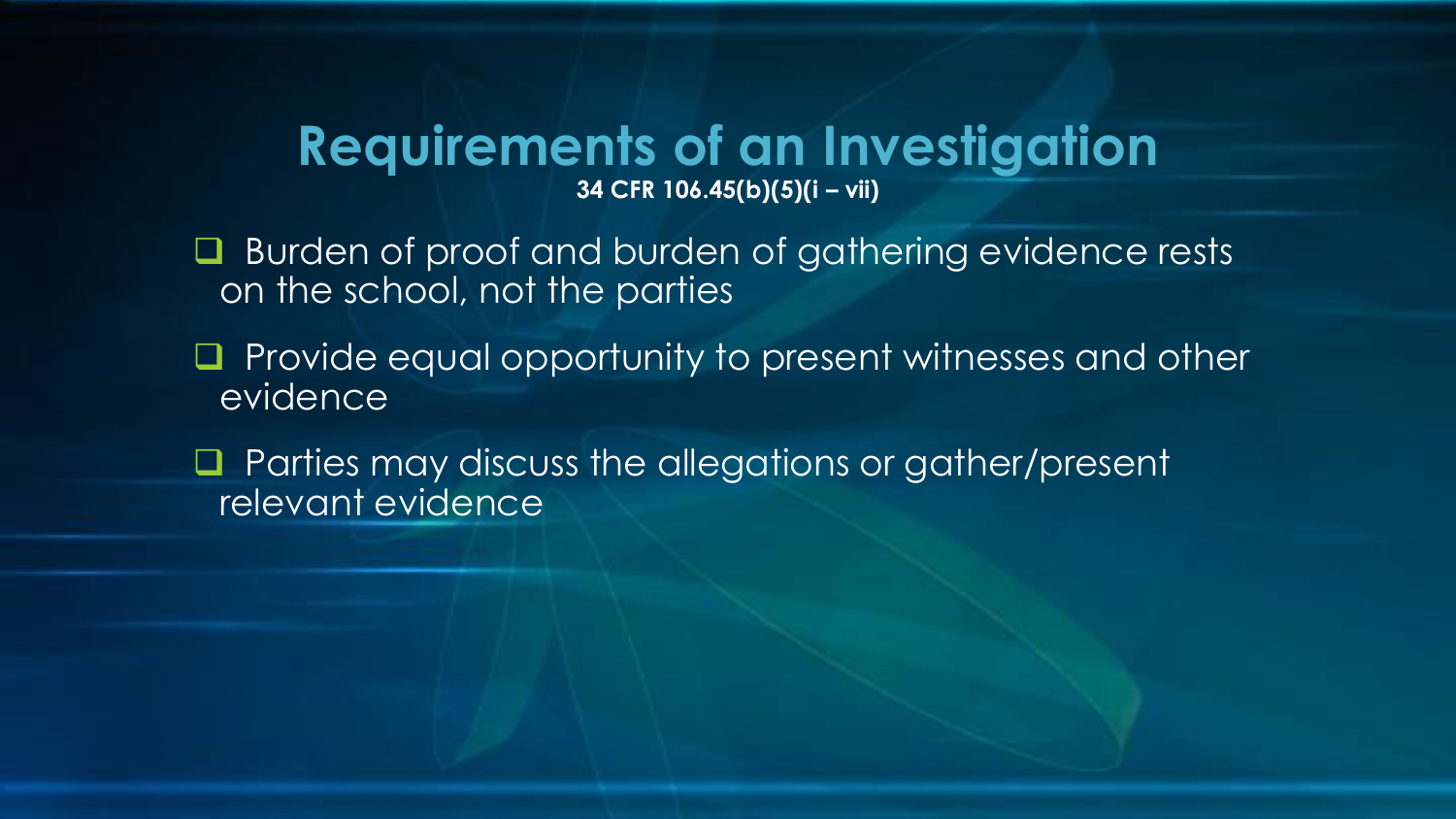#### **Requirements of an Investigation, cont. 34 CFR 106.45(b)(5)(i – vii)**

- ❑ Parties must have opportunity to have others present during the grievance proceeding
	- Cannot limit the choice of an advisor or presence of an advisor in any meeting or proceeding;
	- **However, the school may impose restrictions on participation of the** advisor, so long as the restrictions are applied equally.

❑ Provide written notice of the date, time, location, participants, and purpose of all hearings, interviews, or other meetings to the party whose participation is invited or expected, with sufficient time for party to prepare.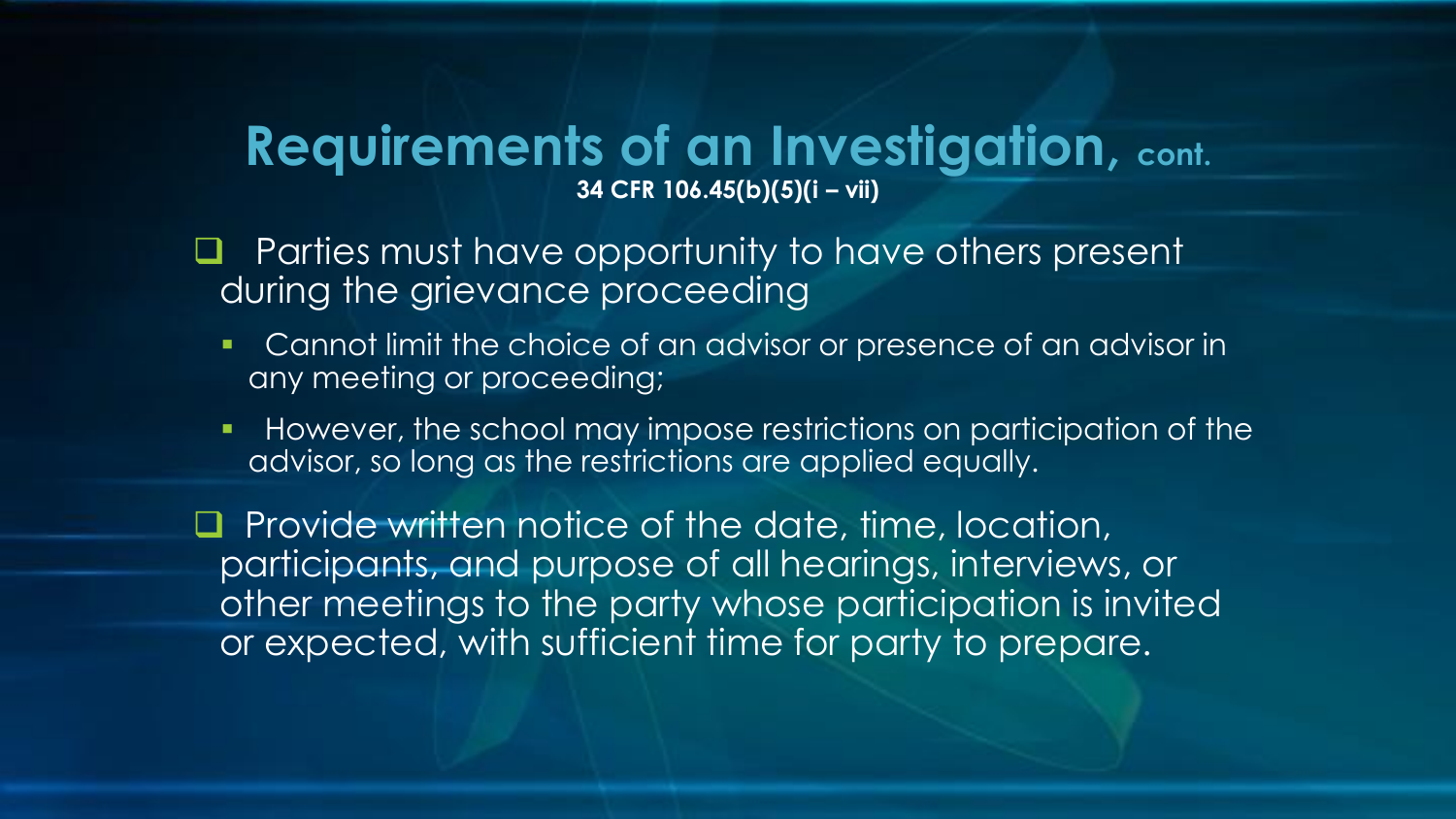### **Requirements of an Investigation, cont. Inspection of the Evidence**

**34 CFR 106.45(b)(5)(i - x)**

Each party must have the opportunity to review the evidence directly related to the allegations, including evidence the school does not intend to rely upon in reaching its determination.

- Prior to completion of the investigative report, the school must send to each party the evidence subject to inspection;
- The parties have at least 10 days to review and submit a written response;
- ❑ The investigator shall consider the response prior to completion of the report;
- ❑ All such evidence shall be made available at every hearing.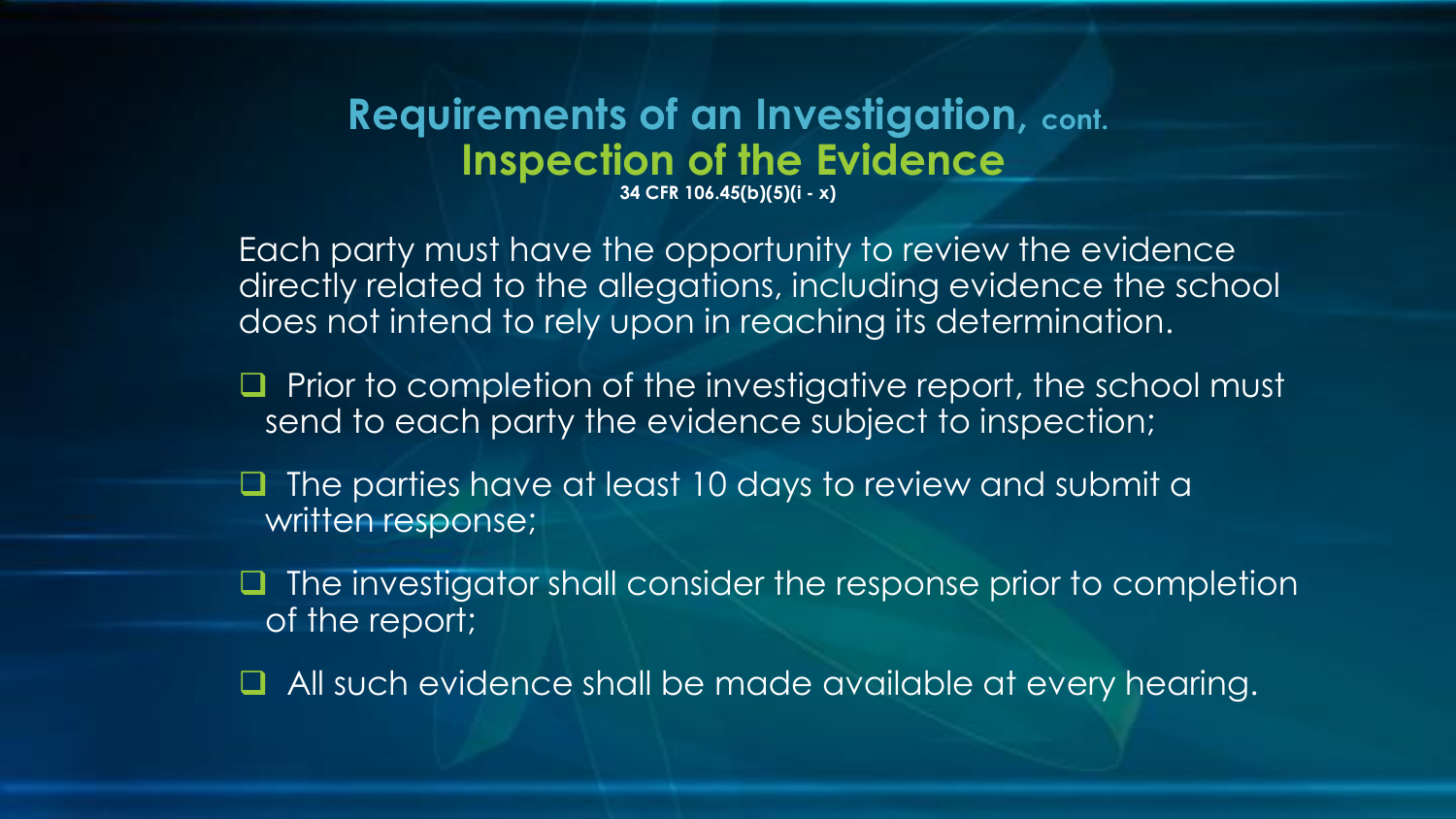

Create an investigative report that summarizes the relevant evidence and, at least 10 days prior to hearing or determination of responsibility, provide a copy to the parties for review and written response.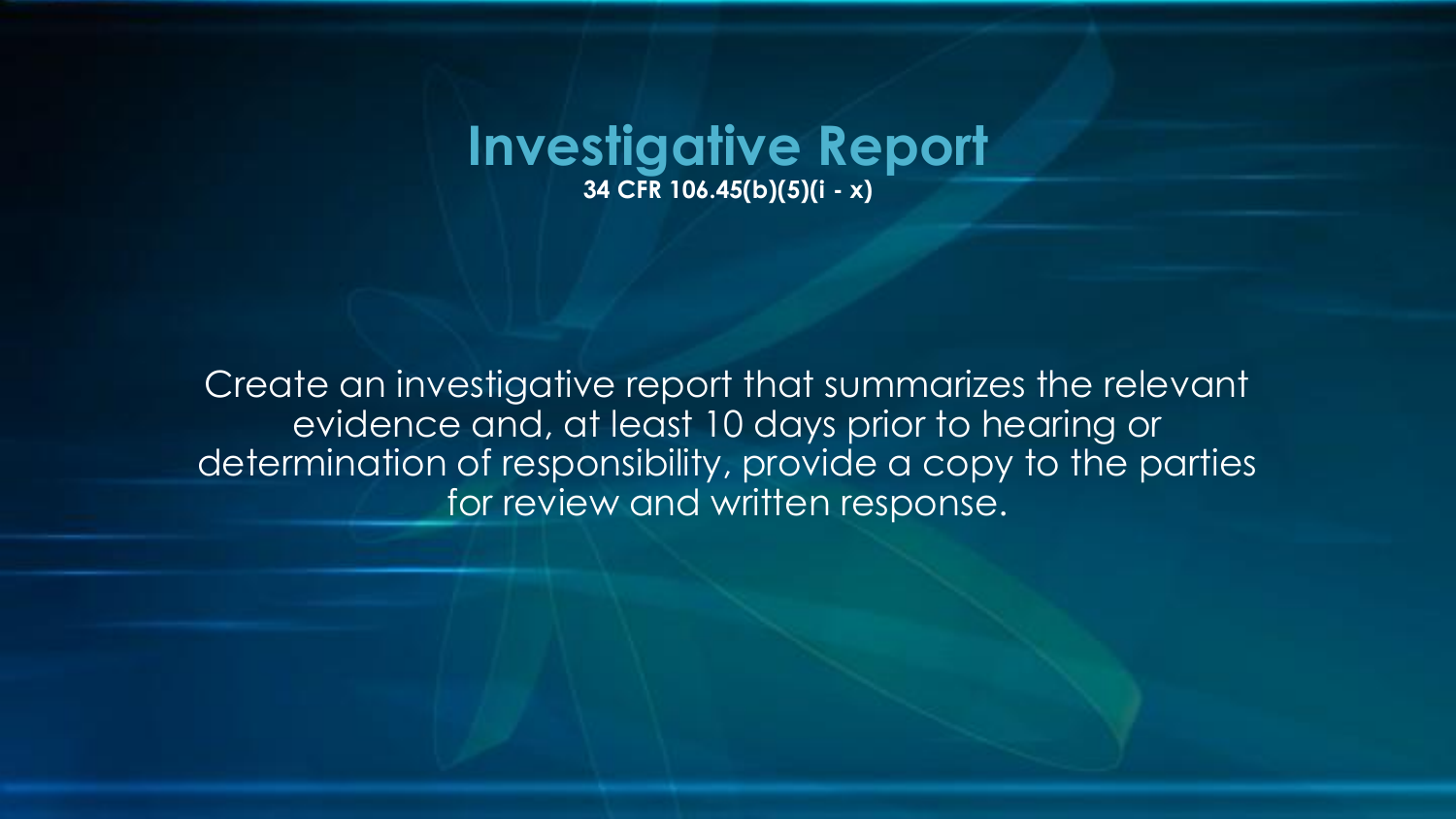### **This is different from the prior guidelines**

AR 1312.3 states that the complainant be provided an opportunity to present information contained in the complaint to the compliance officer, and should be notified of his/her opportunity to present evidence or information to support the allegations, but...

nothing in the AR speaks to whether the respondent has similar rights. **34 CFR 106.45** makes clear in numerous subsections that respondent's rights shall mirror those of complainant.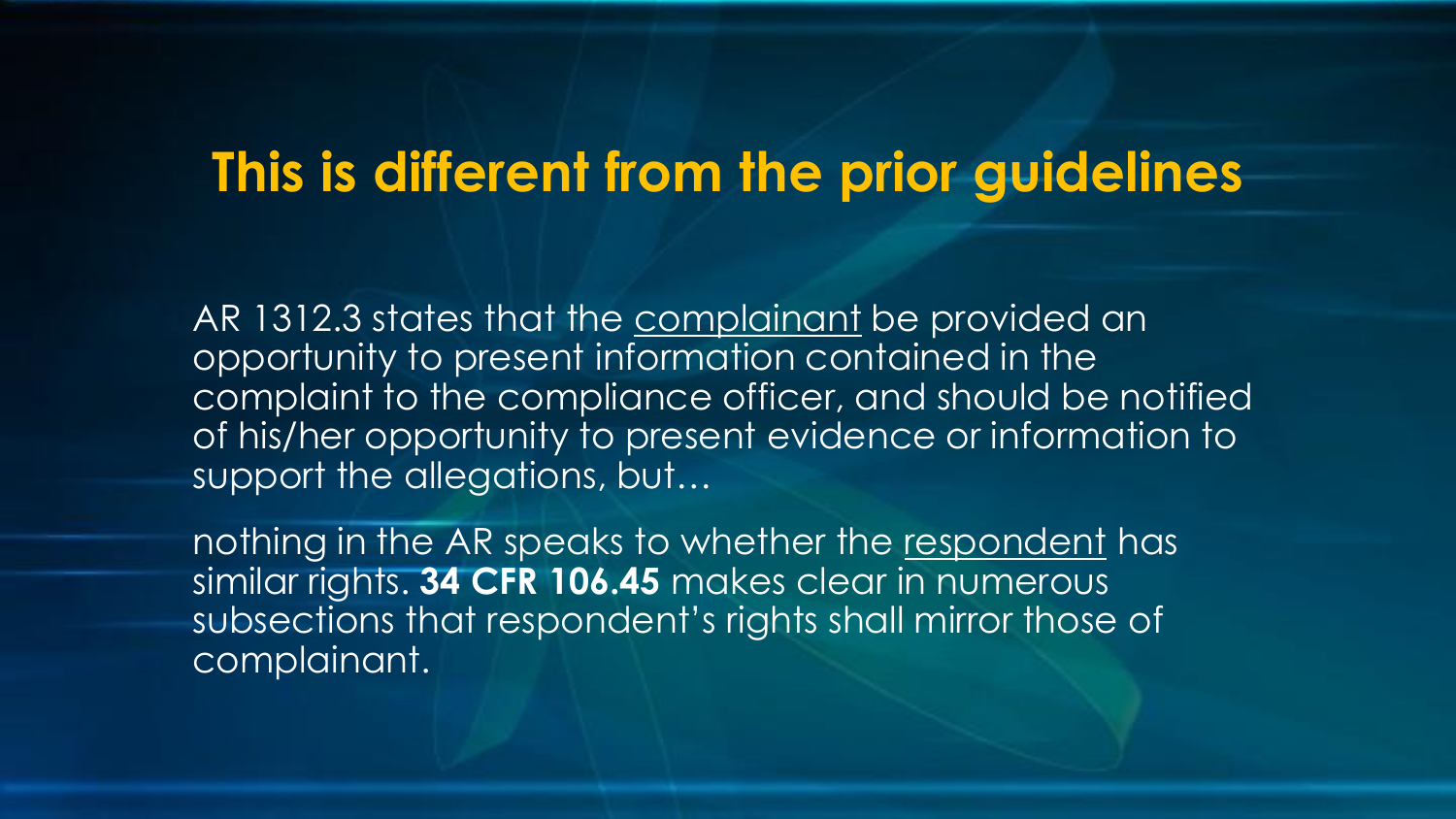#### **A Party's Chance to Ask Questions 34 CFR 106.45(b)(6)(ii)**

Even without a live hearing…

- After the school has incorporated the parties' responses to the investigative report, the decision-maker **must** ask each party and any witnesses any relevant and follow-up questions, including those challenging credibility, **that a party wants asked**.
- The questions must exclude evidence of the complainant's sexual behavior or predisposition, unless

(1) it is offered to prove that someone else committed the alleged conduct, or

(2) it concerns specific incidents of the complainant's prior sexual behavior with respondent and is offered to prove consent.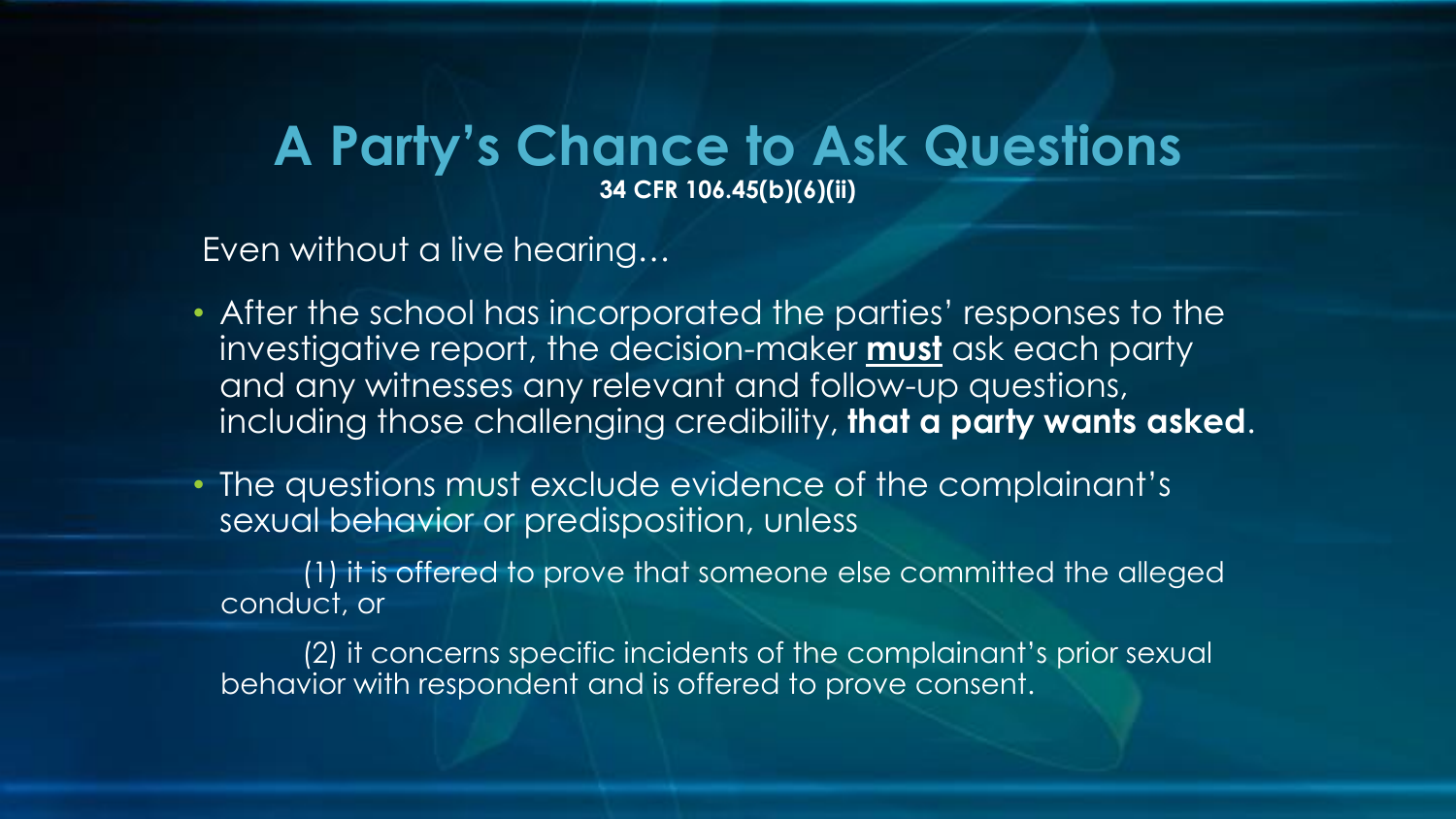### **This is different from the prior guidelines**

AR 5145.7 states that evidence of past sexual relationships of the complainant may not be considered in an investigation except to the extent it may relate to the complainant's prior relationship with the respondent. However, **34 CFR**  106.45(b)(3) states that such evidence may also be used to prove consent or to prove someone else did the action(s) complained of.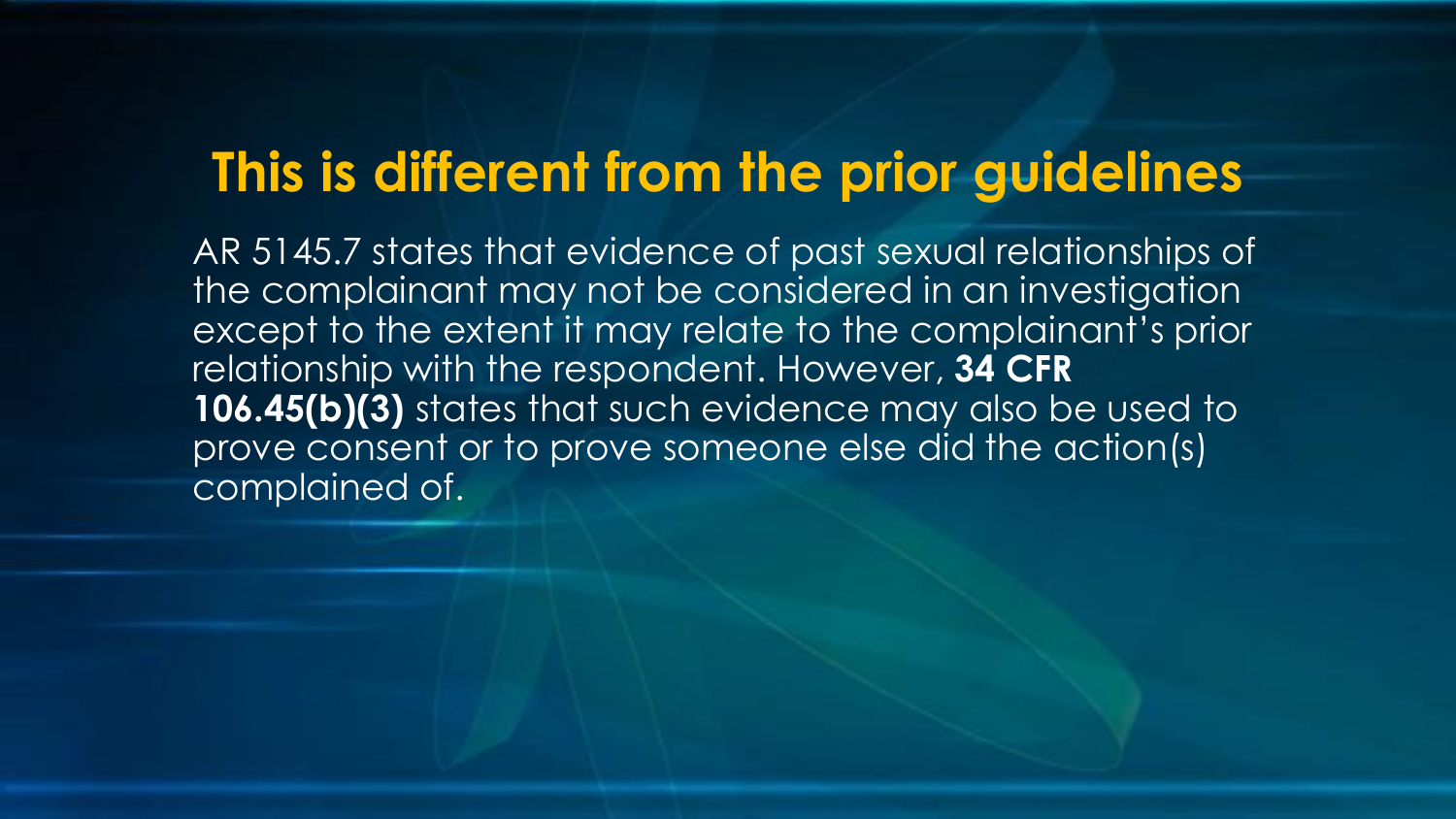### **What happens once a determination is made? 34 CFR 106.45(b)(7)**

The decision-maker (who cannot be the Title IX Coordinator or investigator) must issue a **written** determination regarding responsibility, **simultaneously** to both parties.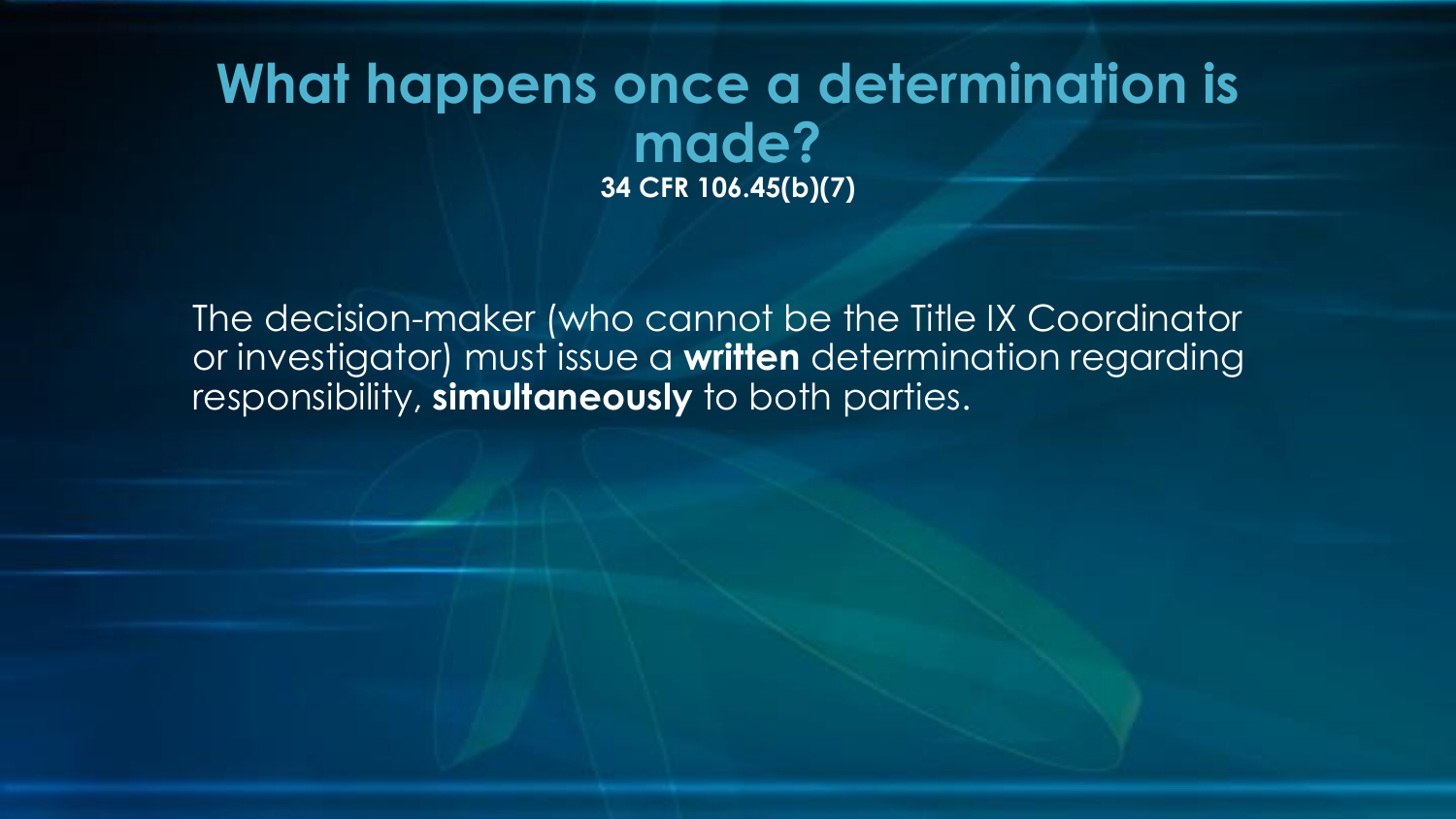### **The written determination must include: 34 CFR 106.45(b)(7)**

- ❑ Identification of the allegations;
- Description of the procedural steps taken, from receipt of complaint through to hearing;
- Findings of fact to support the determination;
- ❑ Conclusions regarding application of the school's policies to the facts;
- A statement of, and rationale for, the result as to each allegation, including:
	- A determination regarding responsibility;
	- Any sanctions to be imposed; and
	- Whether remedies will be provided.
- The school's procedures and permissible bases for appeal.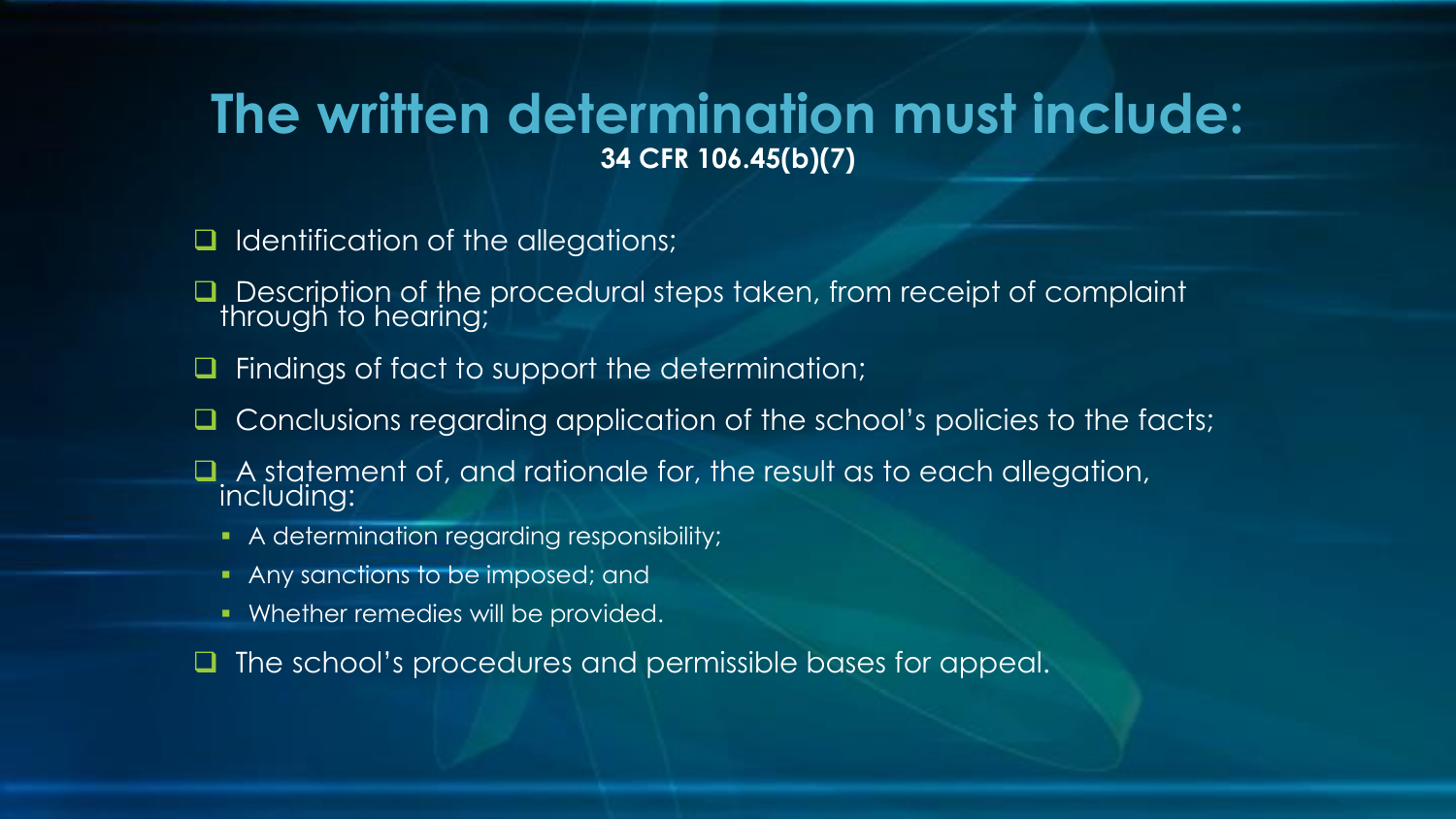### **This is different from the prior guidelines**

AR 1312.3 itemizes what shall be included in a decision, which is not as exhaustive as what is mandated by **34 CFR 106.45(b)(7)**.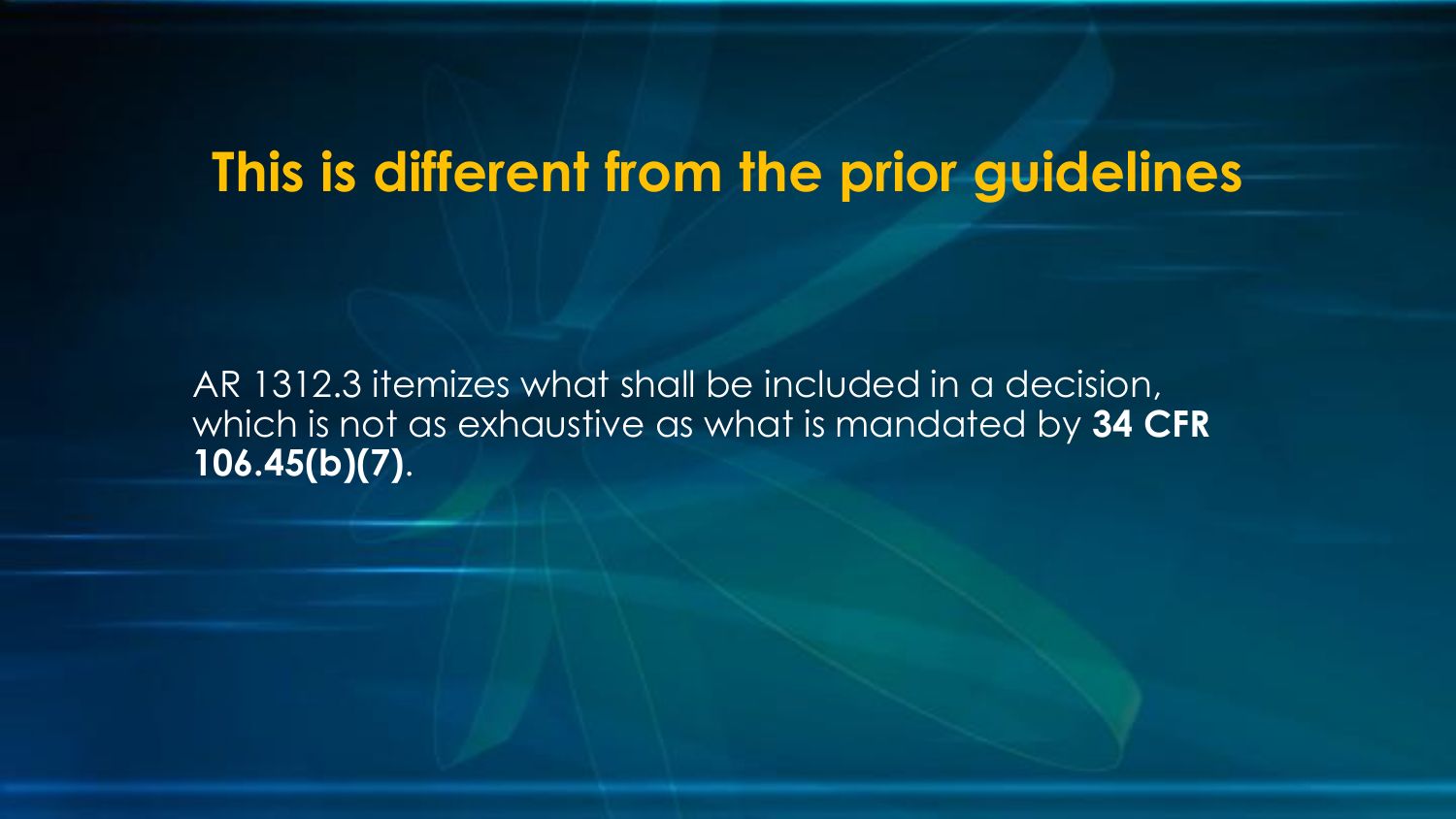

Appeal must be offered on the following bases:

- ➢ Procedural irregularity that affected the outcome;
- ➢ New evidence not previously available that could affect the outcome;
- Conflict of Interest;
- ➢ Any other bases established by school.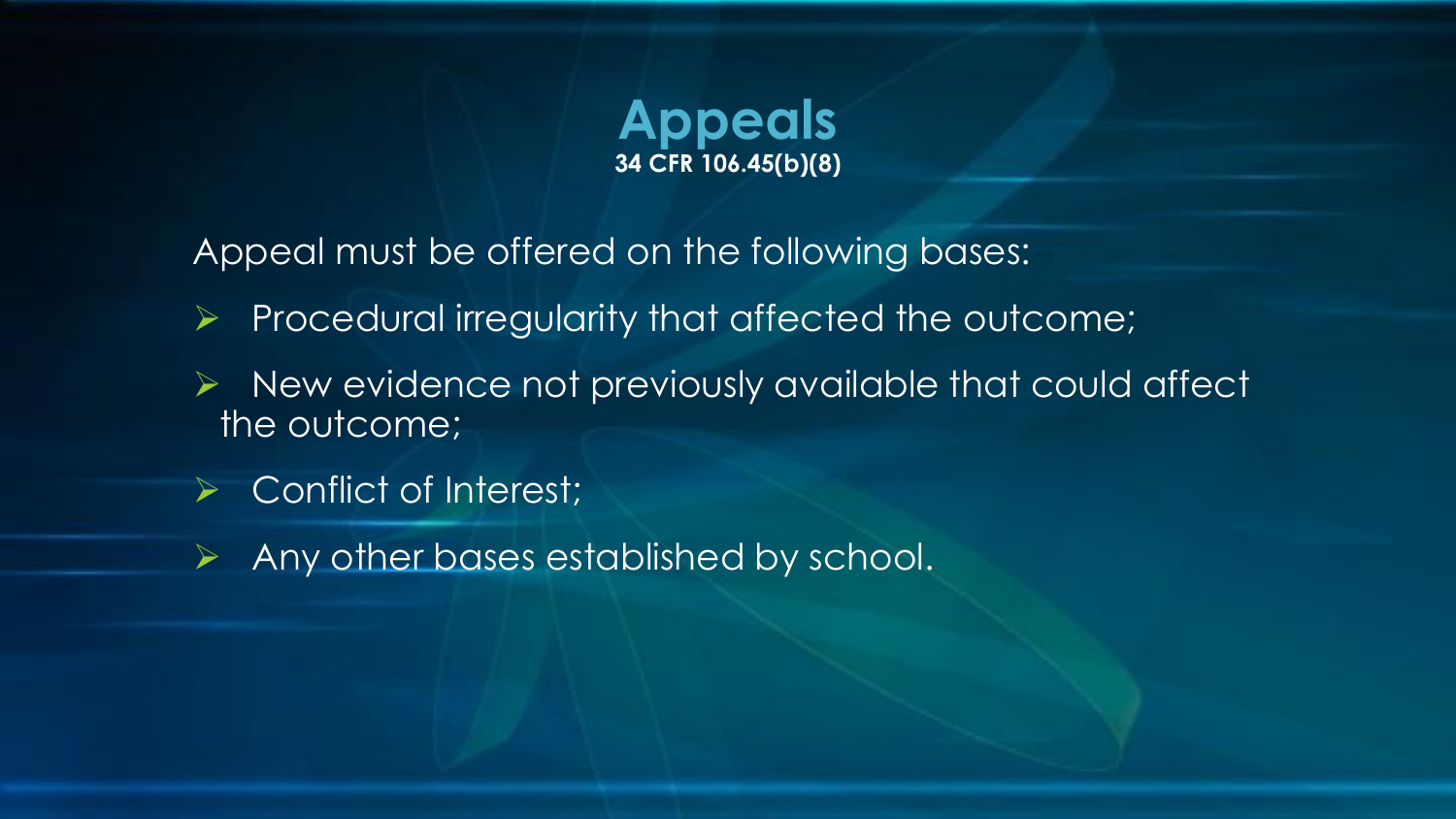#### **Appeals Process 34 CFR 106.45(b)(8)**

- ❑ Notify the other party in writing;
- Utilize new decision maker;
- ❑ Give each party an opportunity to submit written statement in support of or challenging the outcome;
- ❑ Issue written decision of appeal, with rationale;
- ❑ Provide decision simultaneously to both parties.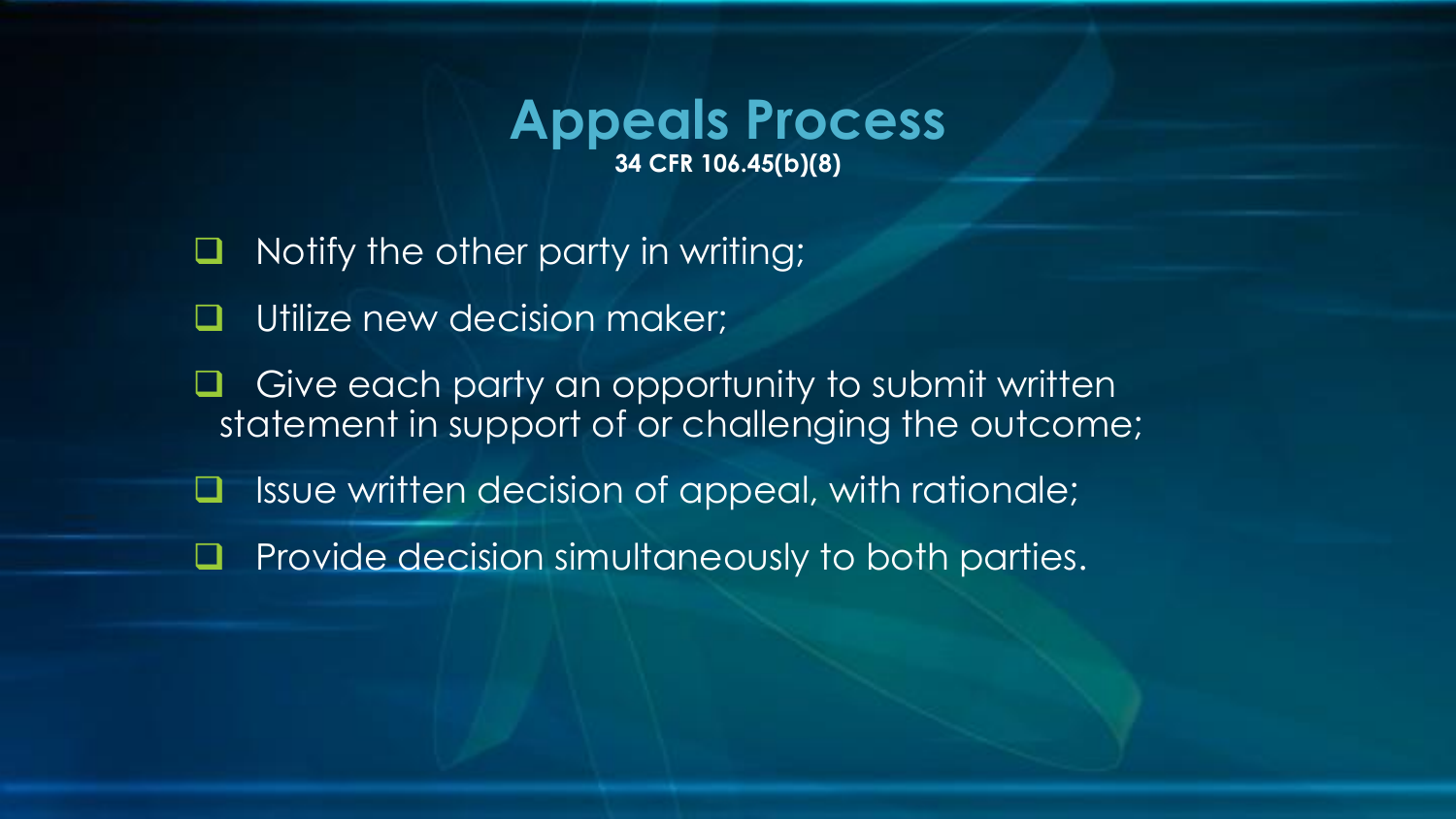#### **Informal resolution process 34 CFR 106.45(b)(9)**

- ❖ May not be offered unless a formal complaint has been filed.
- At any time prior to reaching determination, the school may facilitate an informal resolution process, such as mediation, that does not involve a full investigation and adjudication.
- ❖ May occur as long as the school provides written notice to the parties of:
- The allegations;
- The implications of an informal resolution;
- Any consequences from participating in the informal resolution process.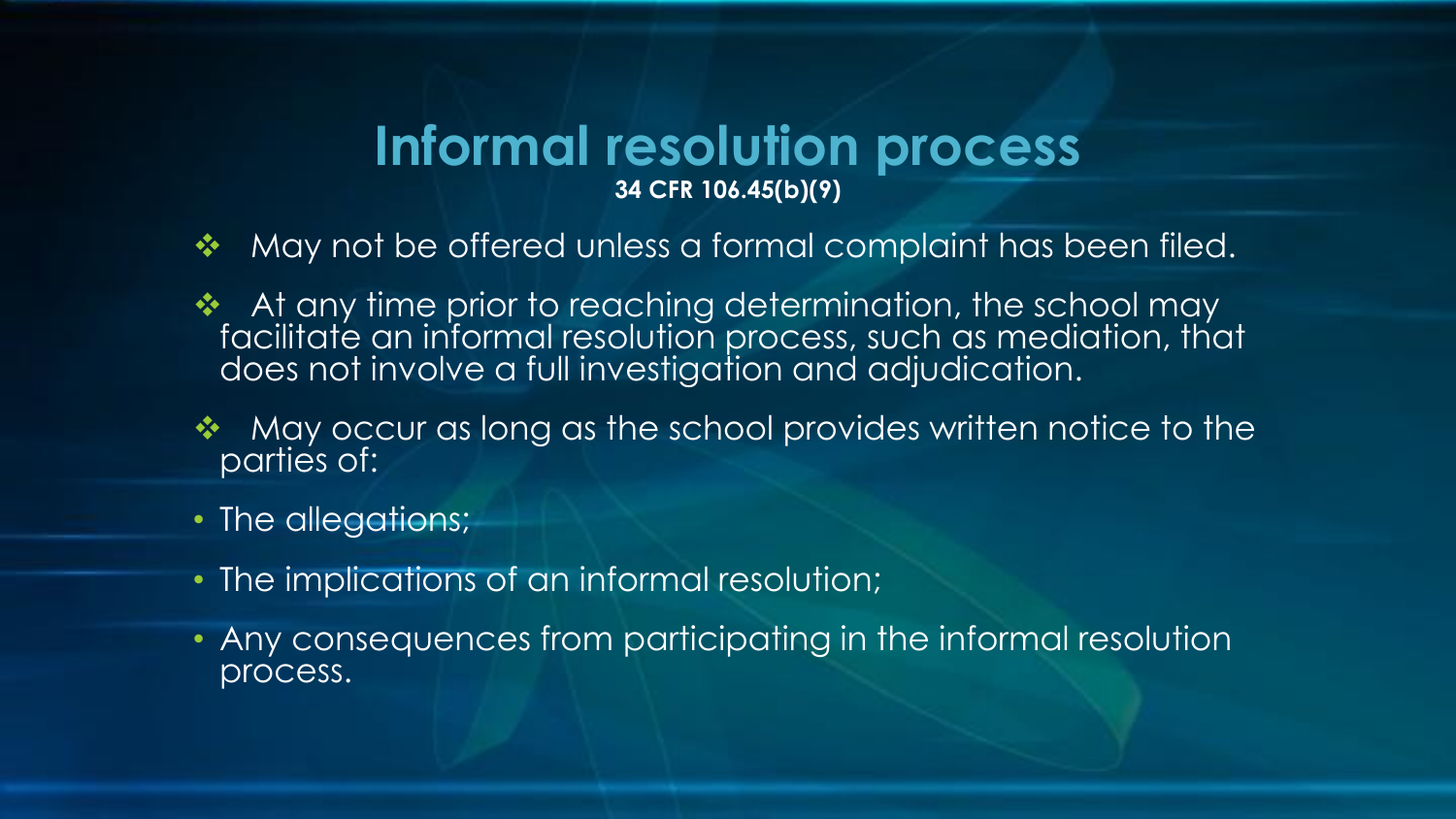#### **Keeping the records 34 CFR 106.45(b)(10)**

Records must be kept for **7** years.

A school must create, make available to the parties, and maintain for seven years records of:

- The investigation;
- Any appeal and result therefrom;
- Informal resolution, if any;
- All materials used to train coordinators, investigators and decision-makers;
- Actions taken in response to a report or formal complaint.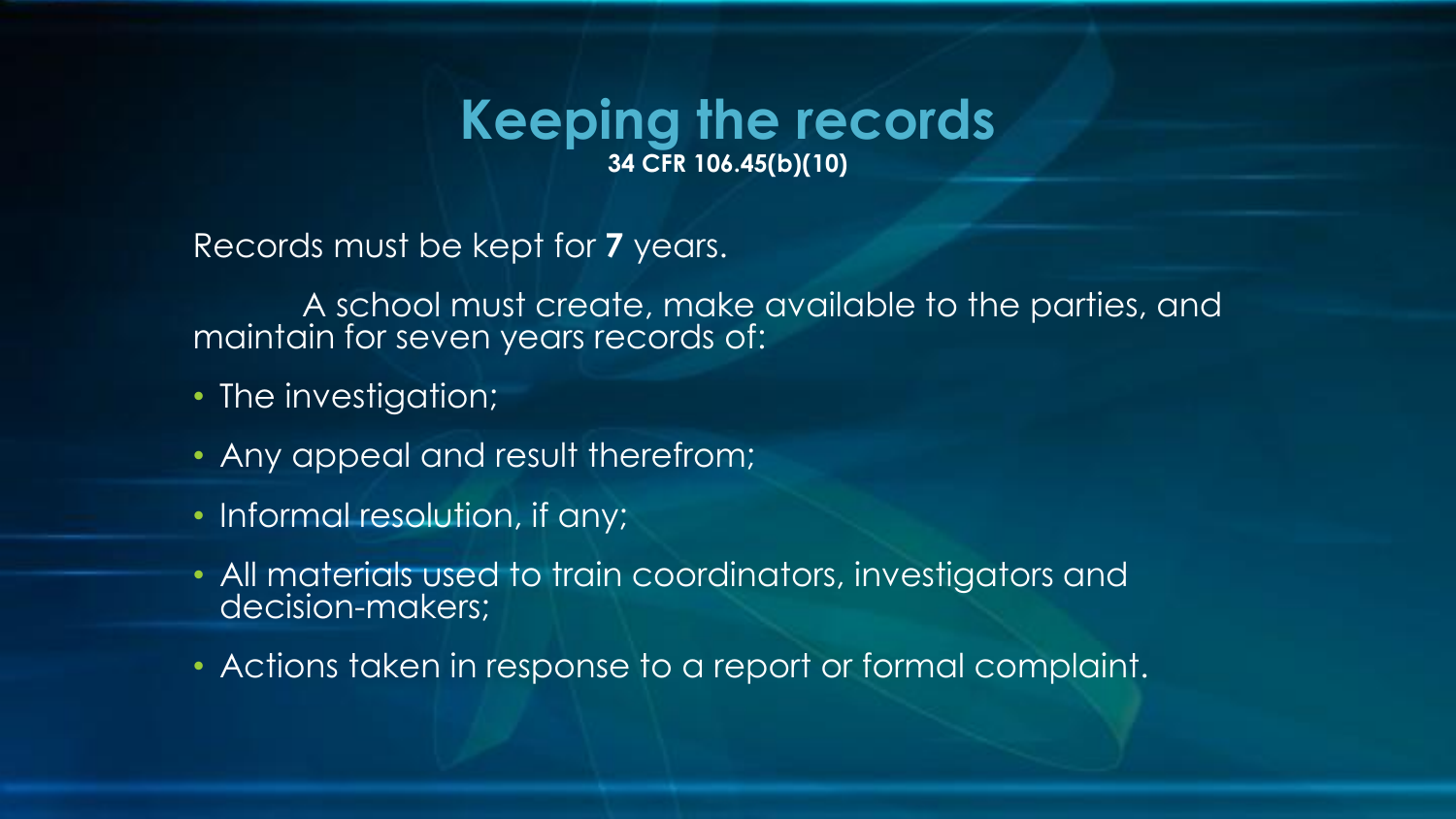#### **Keeping the records 34 CFR 106.45(b)(10)**

Records of the actions taken in response to a report or formal complaint include:

- ❖ basis for school's conclusion that it's response was not deliberately indifferent
- ❖ documentation that school has taken measures designed to restore or preserve equal access to education/activity
- ❖ if supportive measures were not provided, why this was not clearly unreasonable in light of the known circumstances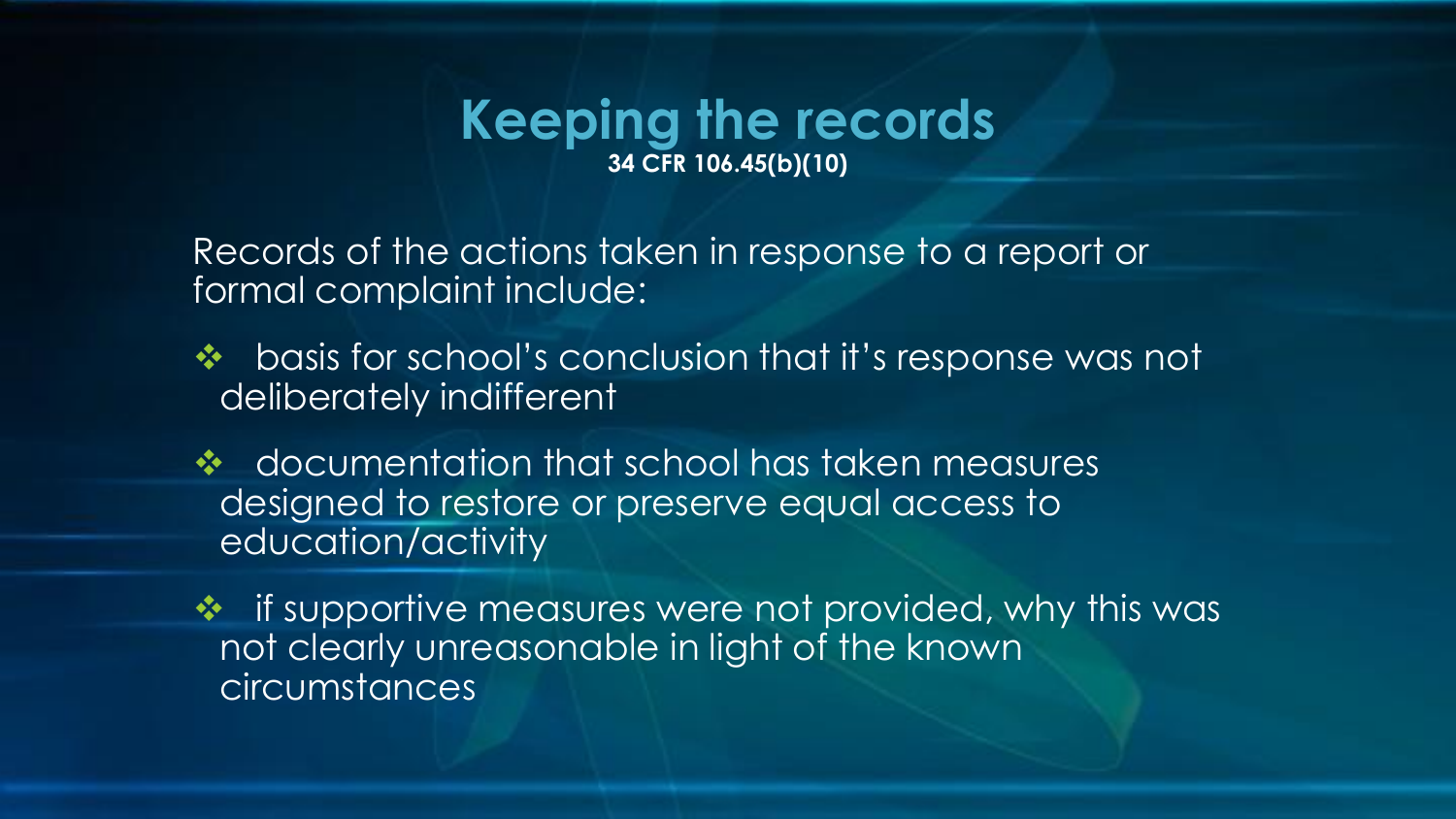### **This is different from the prior guidelines**

1. AR 1312.3 states that the compliance officer shall maintain a record of each complaint and subsequent related actions, including the steps taken during the investigation. Yet there is no specific length of document retention, as there is in new **34 CFR 106.45(b)(10)**.

**2. 34 CFR 106.45(b)(10)** is also more specific about the materials to be retained.

**3.** Nothing in the ARs states that the parties shall have access to all evidence related to the investigation, yet this is mandated by the new regs re the investigation process, and the record keeping regulation.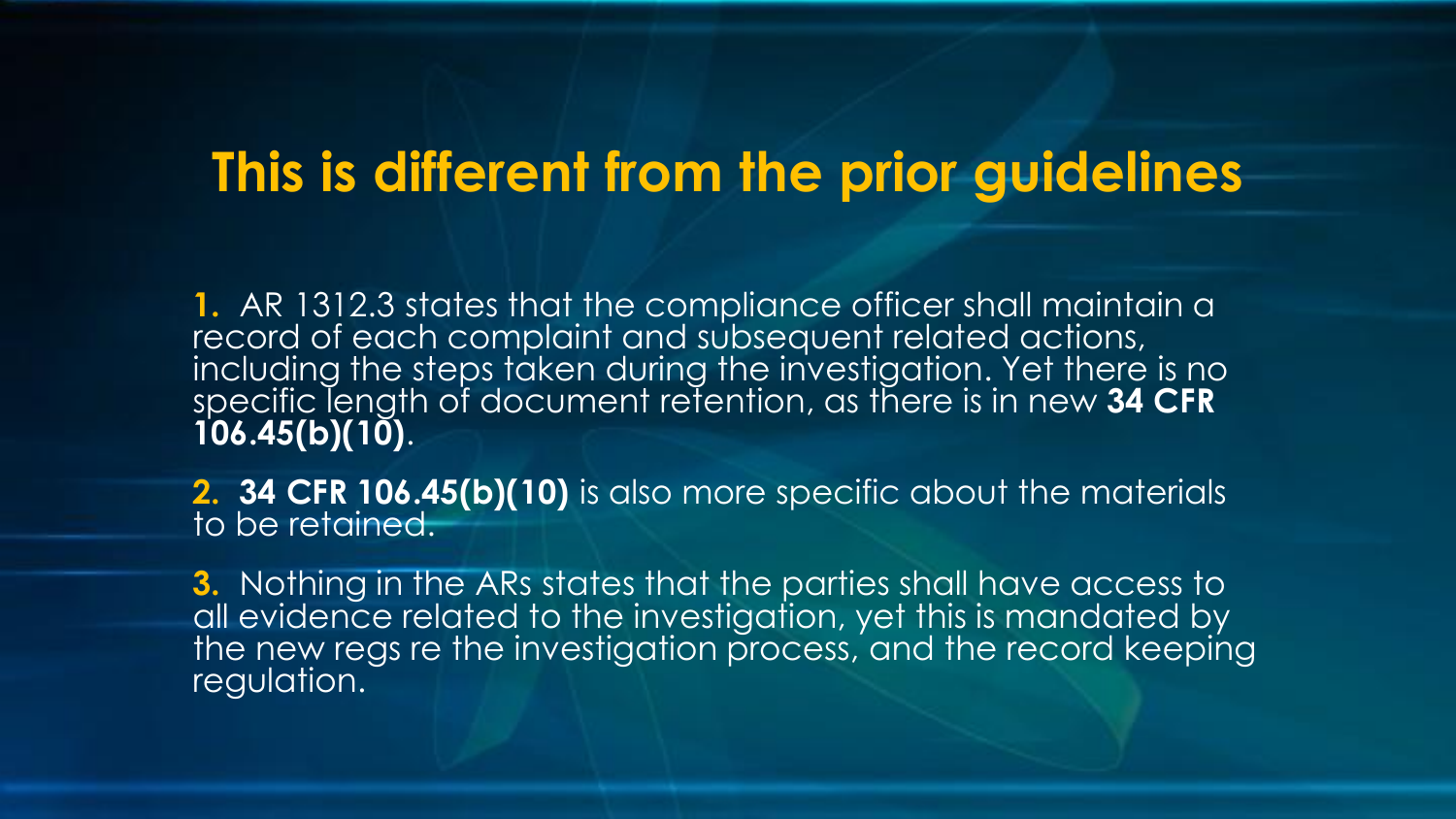#### **Notification of Coordinator and Policy 34 CFR 106.8(a - d)**

- Each school must designate and authorize at least one Title IX Coordinator.
- The school must notify applicants for employment, students, parents/guardians, employees, and all unions, of the name/title, office address, email address, and telephone number of the employee(s) designated as the Title IX Coordinator.
- Contact information of Title IX Coordinator and the policy must be prominently displayed
	- On website
	- In each handbook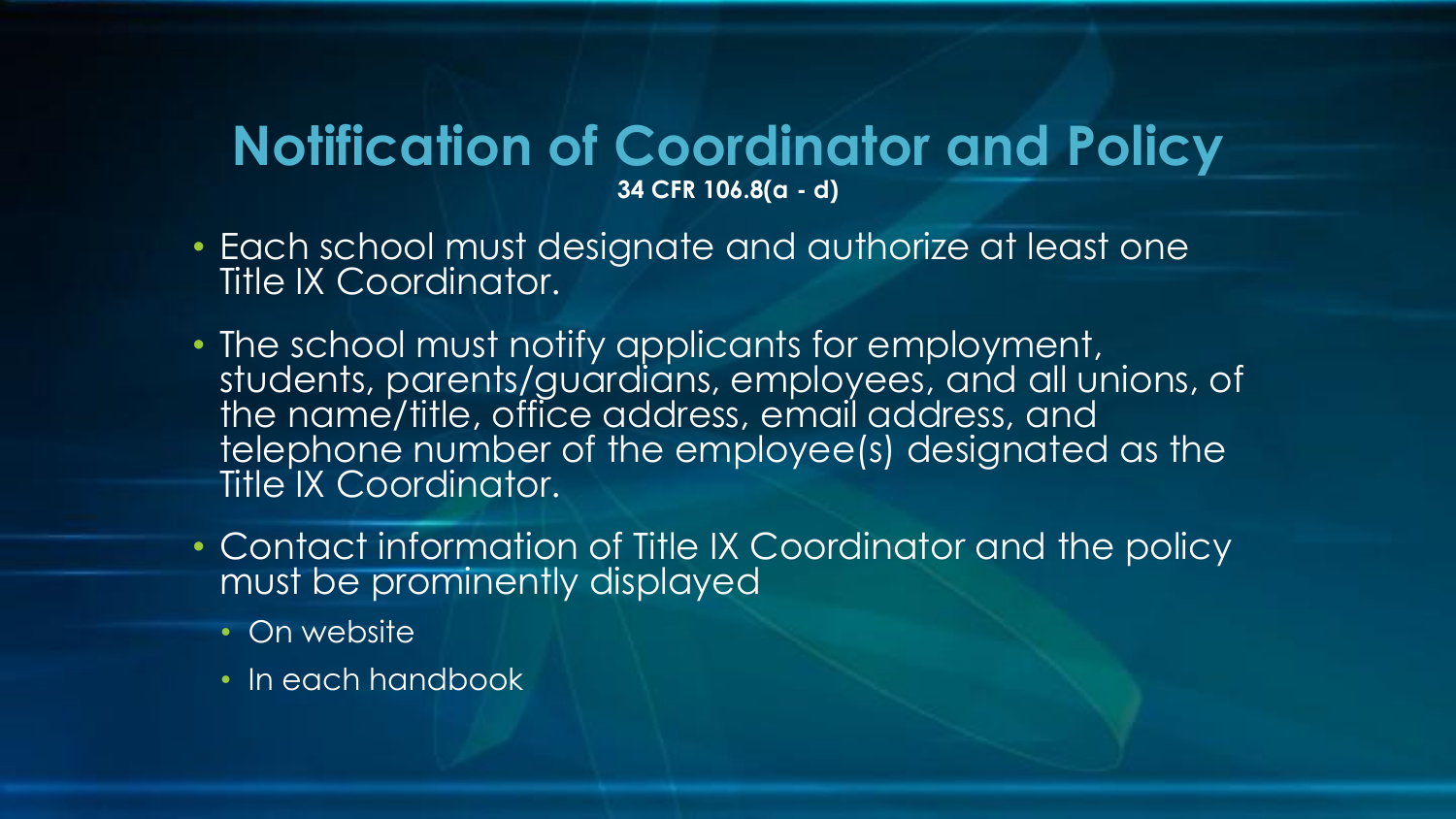#### **Notification of Policy & Procedure 34 CFR 106.8(a-d)**

Each person notified must be told:

- 1. The school does not discriminate on the basis of sex
- 2. The requirement not to discriminate extends to admission and employment
- 3. Notice of the grievance procedure
- 4. Notice on how to report sexual harassment
- 5. Notice of how school will respond